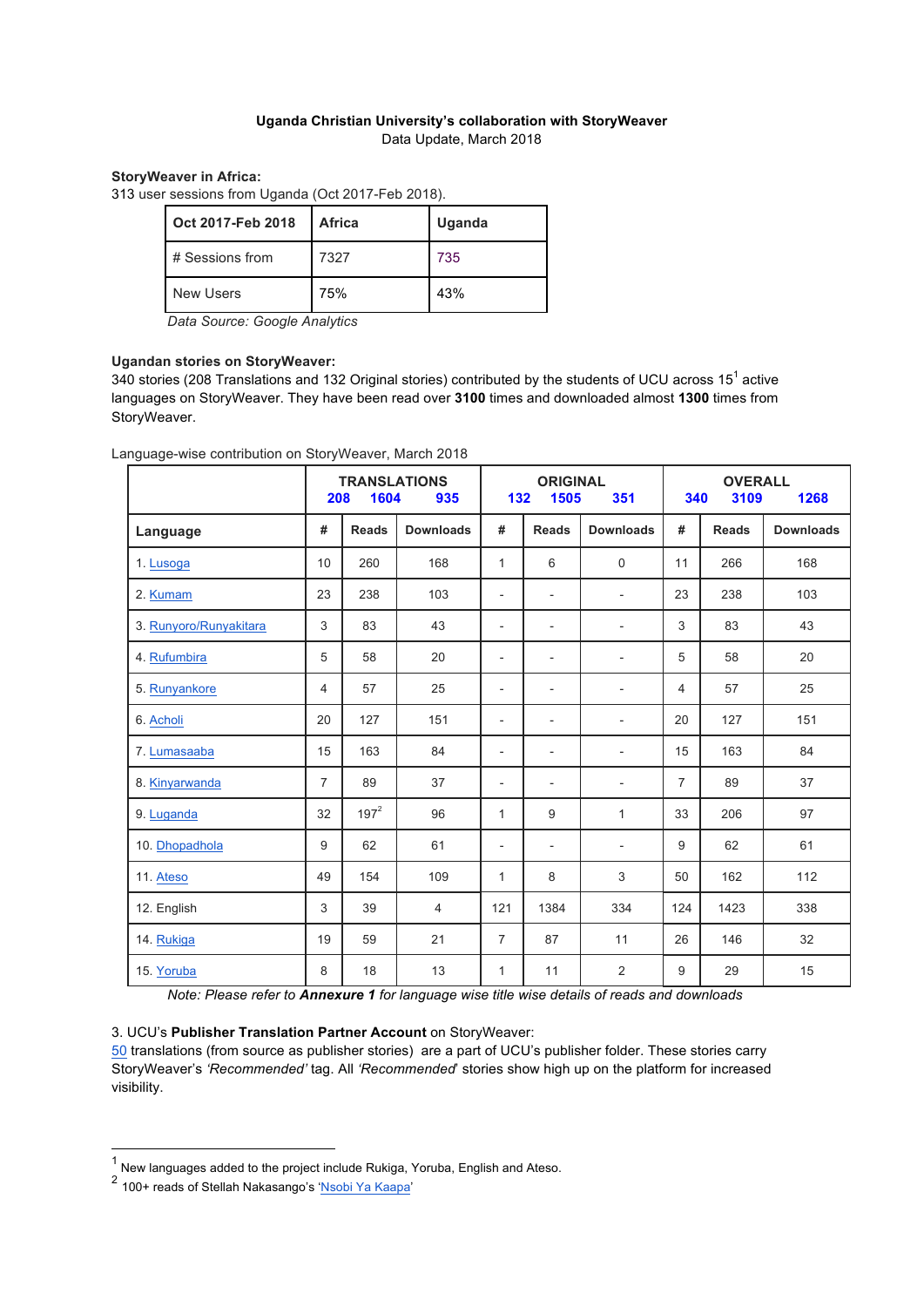### **4. Annexure 1**

|  | Stories in Lusoga have been read 266 times and downloaded 168 times |  |  |  |  |
|--|---------------------------------------------------------------------|--|--|--|--|
|--|---------------------------------------------------------------------|--|--|--|--|

| <b>S. No.</b> | <b>Story Type</b>  | Author /<br><b>Translator</b>     | <b>Story Link</b>                                                               | <b>Reads</b> | <b>Downloads</b> |
|---------------|--------------------|-----------------------------------|---------------------------------------------------------------------------------|--------------|------------------|
| 1             | Translation        | Cornelius<br>Gulere               | https://storyweaver.org.in/stories/14981-<br>annual-haircut-day                 | 20           | 12               |
| 2             | Translation        | Cornelius<br>Gulere               | https://storyweaver.org.in/stories/14763-<br>omukulembeze-owe-ebinhonhi         | 30           | 31               |
| 3             | Translation        | Cornelius<br>Gulere               | https://storyweaver.org.in/stories/11578-<br>lusoga                             | 20           | 8                |
| 4             | Translation        | Cornelius<br>Gulere               | https://storyweaver.org.in/stories/13747-<br>kyabazinga-omunene-ne-embwa-entono | 19           | 18               |
| 5             | Translation        | Cornelius<br>Gulere               | https://storyweaver.org.in/stories/14849-i-<br>can-climb                        | 17           | 23               |
| 6             | Translation        | Cornelius<br>Gulere               | https://storyweaver.org.in/stories/13746-<br>nsobi-ya-puusi                     | 29           | 14               |
| 7             | Translation        | Cornelius<br>Gulere               | https://storyweaver.org.in/stories/14767-<br>king-of-birds                      | 32           | 24               |
| 8             | <b>Translation</b> | <b>Cornelius</b><br><b>Gulere</b> | https://storyweaver.org.in/stories/1544<br>2-smile-please                       | 65           | 28               |
| 9             | Translation        | Cornelius<br>Gulere               | https://storyweaver.org.in/stories/15966-<br>the-greedy-mouse                   | 17           | 6                |
| 10            | Translation        | Cornelius<br>Gulere               | https://storyweaver.org.in/stories/15920-<br>friendly-neighbourhood-dog         | 11           | $\overline{4}$   |
| 11            | Original           | Cornelius<br>Wambi Gulere         | https://storyweaver.org.in/stories/27099-<br>flying-in-the-sky                  | 6            | 0                |

### - Stories in **Kumam** have been read 238 times and downloaded 100 times

| <b>S. No.</b>  | <b>Story Type</b>  | Author /<br>Translator          | <b>Story Link</b>                                                   | <b>Reads</b> | <b>Downloads</b> |
|----------------|--------------------|---------------------------------|---------------------------------------------------------------------|--------------|------------------|
|                | Translation        | Agnes<br>Kabonesa               | https://storyweaver.org.in/stories/15002-<br>the-day-it-rained-fish | 18           | 6                |
| $\overline{2}$ | Translation        | Agnes<br>Kabonesa               | https://storyweaver.org.in/stories/14549-i-<br>am-not-afraid        | 11           |                  |
| 3              | Translation        | Agnes<br>Kabonesa               | https://storyweaver.org.in/stories/14818-<br>marching-to-freedom    | 19           | 6                |
| $\overline{4}$ | <b>Translation</b> | <b>Agnes</b><br><b>Kabonesa</b> | https://storyweaver.org.in/stories/1477<br>4-the-cat-in-the-ghat    | 22           | 10               |
| 5              | Translation        | Agnes<br>Kabonesa               | https://storyweaver.org.in/stories/14989-<br>singing-in-the-rain    | 14           | 6                |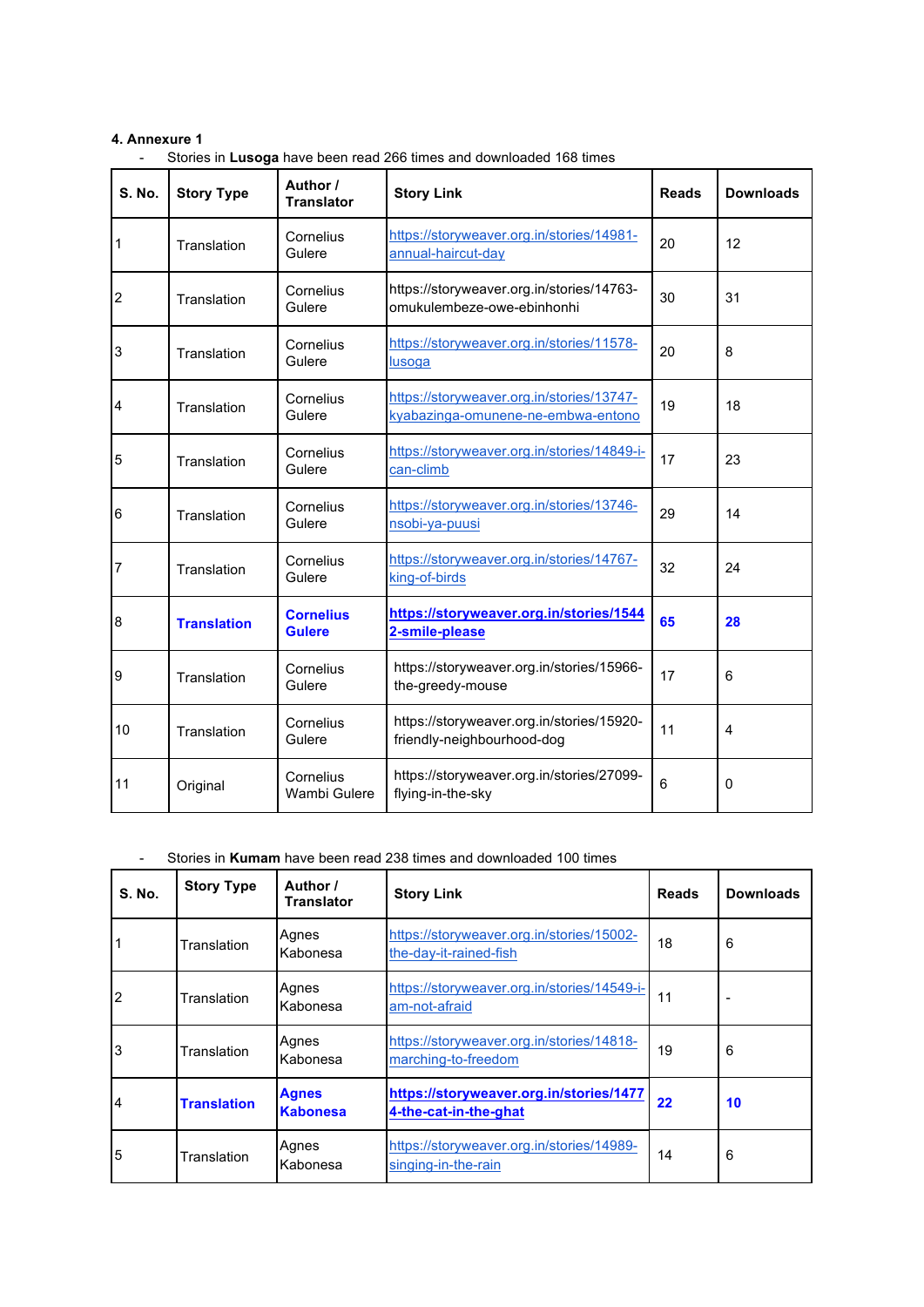| <b>S. No.</b> | <b>Story Type</b> | Author /<br><b>Translator</b> | <b>Story Link</b>                                                            | <b>Reads</b>   | <b>Downloads</b> |
|---------------|-------------------|-------------------------------|------------------------------------------------------------------------------|----------------|------------------|
| 6             | Translation       | Agnes<br>Kabonesa             | https://storyweaver.org.in/stories/14997-<br>we-are-all-animals              | 5              | 1                |
| 7             | Translation       | Agnes<br>Kabonesa             | https://storyweaver.org.in/stories/14818-<br>sirito-igonyere                 | 19             | 6                |
| 8             | Translation       | Agnes<br>Kabonesa             | https://storyweaver.org.in/stories/14416-<br>the-best-thing-ever             | 13             | 5                |
| 9             | Translation       | Agnes<br>Kabonesa             | https://storyweaver.org.in/stories/14999-<br>where-is-gogo                   | 5              | 7                |
| 10            | Translation       | Agnes<br>Kabonesa             | https://storyweaver.org.in/stories/14813-<br>animal-too-are-friends          | 16             | 3                |
| 11            | Translation       | Agnes<br>Kabonesa             | https://storyweaver.org.in/stories/15000-<br>where-is-my-mother              | 9              | 1                |
| 12            | Translation       | Agnes<br>Kabonesa             | https://storyweaver.org.in/stories/14988-<br>visit-to-the-village            | 14             | 4                |
| 13            | Translation       | Agnes<br>Kabonesa             | https://storyweaver.org.in/stories/14418-<br>happy-makes-friends             | $\overline{7}$ | 9                |
| 14            | Translation       | Agnes<br>Kabonesa             | https://storyweaver.org.in/stories/14814-<br>the-market-place                | 14             | 5                |
| 15            | Translation       | Agnes<br>Kabonesa             | https://storyweaver.org.in/stories/15004-<br>too-many-books                  | 15             | 3                |
| 16            | Translation       | Agnes<br>Kabonesa             | https://storyweaver.org.in/stories/14995-<br>sheela-learns-to-make-friends   | 9              | 3                |
| 17            | Translation       | Agnes<br>Kabonesa             | https://storyweaver.org.in/stories/14414-<br>the-hungry-bear                 | 6              | 10               |
| 18            | Translation       | Agnes<br>Kabonesa             | https://storyweaver.org.in/stories/14417-<br>everything-happens-for-the-good | 12             | 4                |
| 19            | Translation       | Agnes<br>Kabonesa             | https://storyweaver.org.in/stories/14996-<br>lets-be-friends                 | $\overline{7}$ | 4                |
| 20            | Translation       | Agnes<br>Kabonesa             | https://storyweaver.org.in/stories/14987-<br>right-to-education              | $\overline{7}$ | $\overline{7}$   |
| 21            | Translation       | Agnes<br>Kabonesa             | https://storyweaver.org.in/stories/14821-<br>animals-are-kind                | 5              | 3                |
| 22            | Translation       | Agnes<br>Kabonesa             | https://storyweaver.org.in/stories/14812-<br>the-man-likes-to-sing           | 5              | $\mathsf 3$      |
| 23            | Translation       | Agnes<br>Kabonesa             | https://storyweaver.org.in/stories/14998-<br>karthik-loves-to-read           | 5              | 3                |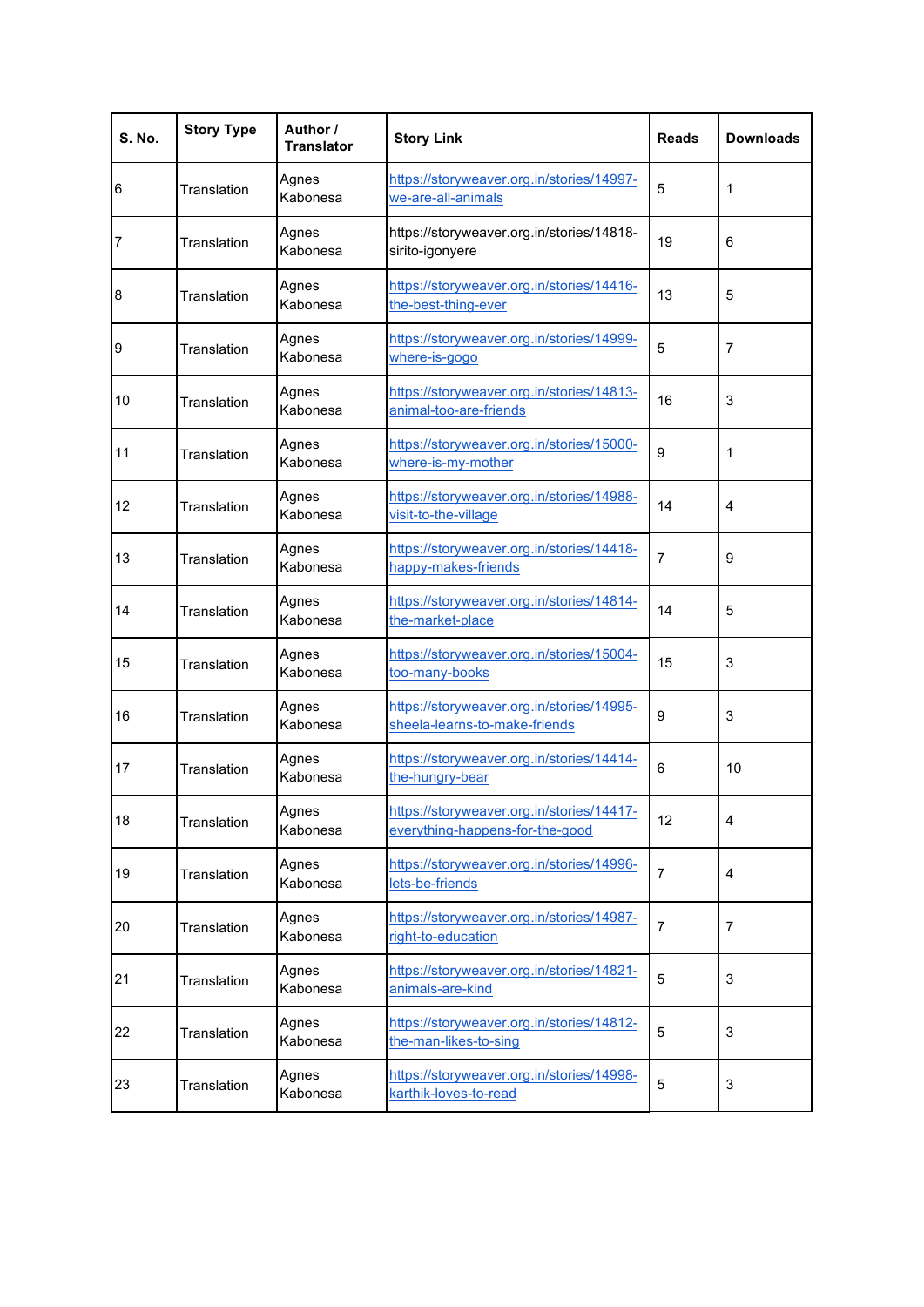|  | Stories in Runyoro / Runyakitara have been read 83 times and downloaded 43 times |  |  |  |  |  |  |
|--|----------------------------------------------------------------------------------|--|--|--|--|--|--|
|--|----------------------------------------------------------------------------------|--|--|--|--|--|--|

| <b>S. No.</b>  | <b>Story Type</b>  | Author/<br><b>Translator</b>     | <b>Story Link</b>                                                                                | <b>Reads</b> | <b>Downloads</b> |
|----------------|--------------------|----------------------------------|--------------------------------------------------------------------------------------------------|--------------|------------------|
|                | Translation        | Jerome<br>Atugonza               | https://storyweaver.org.in/stories/15338-<br>ekiroto-kya-madhu                                   | 17           | 8                |
| $\overline{2}$ | Translation        | Jerome<br>Atugonza               | https://storyweaver.org.in/stories/15336-<br>twenda-muno-anushka                                 | 23           | 11               |
| 3              | <b>Translation</b> | <b>Jerome</b><br><b>Atugonza</b> | https://storyweaver.org.in/stories/1534<br>2-mwenewaitu-omusana-gugya-<br>inkaha-obwirewebusweka | 43           | 24               |

# - Stories in **Rufumbira** have been read 58 times and downloaded 20 times

| <b>S. No.</b> | <b>Story Type</b>  | Author/<br>Translator          | <b>Story Link</b>                                                  | <b>Reads</b> | <b>Downloads</b> |
|---------------|--------------------|--------------------------------|--------------------------------------------------------------------|--------------|------------------|
| 1             | Translation        | Gahima Gaudah                  | https://storyweaver.org.in/stories/15084-<br>umuhungu-ningoma      | 9            | 3                |
| 2             | <b>Translation</b> | <b>Gahima</b><br><b>Gaudah</b> | https://storyweaver.org.in/stories/148<br>03-abarizi-batatu        | 15           | 5                |
| 3             | Translation        | Gahima Gaudah                  | https://storyweaver.org.in/stories/14675-<br>little-joe-is-worried | 13           | 3                |
| 4             | Translation        | Gahima Gaudah                  | https://storyweaver.org.in/stories/14858-<br>urugyendo-mubiti      | 9            | $\overline{4}$   |
| 5             | Translation        | Gahima Gaudah                  | https://storyweaver.org.in/stories/15088-<br>umwamikazi-witala     | 12           | 5                |

# - Stories in **Runyankore** have been read 57 times and downloaded 25 times

| <b>S. No.</b>  | <b>Story type</b>  | Author/<br><b>Translator</b>     | <b>Story Link</b>                                                                                                                                                                                    | <b>Reads</b> | <b>Downloads</b> |
|----------------|--------------------|----------------------------------|------------------------------------------------------------------------------------------------------------------------------------------------------------------------------------------------------|--------------|------------------|
|                | Translation        | Muhumuza<br>Martin               | https://storyweaver.org.in/stories/14741-<br>eminekye-mingyi                                                                                                                                         | 12           | 7                |
| $\overline{2}$ | Translation        | Muhumuza<br>Martin               | https://storyweaver.org.in/stories/14838-<br>bugana-neema-arikukunda-kurya-<br>ebijuma-byoona-omunsi-egyi-nana-<br>emboga-byona-nabikunda-yegeite-ahari-<br>neema-obwo-arikurya-omu-mwaka-<br>gwoona | 15           | 5                |
| 3              | <b>Translation</b> | <b>Muhumuza</b><br><b>Martin</b> | https://storyweaver.org.in/stories/153<br>07-hariho-omwishikyi-mutsya-omu-<br>kibiina-kya-mira-buri-omwe-<br>namurahura-ahakuba-nayeshusha-<br>kwonka-shi-abantu-beine-kushushana                    | 21           | 9                |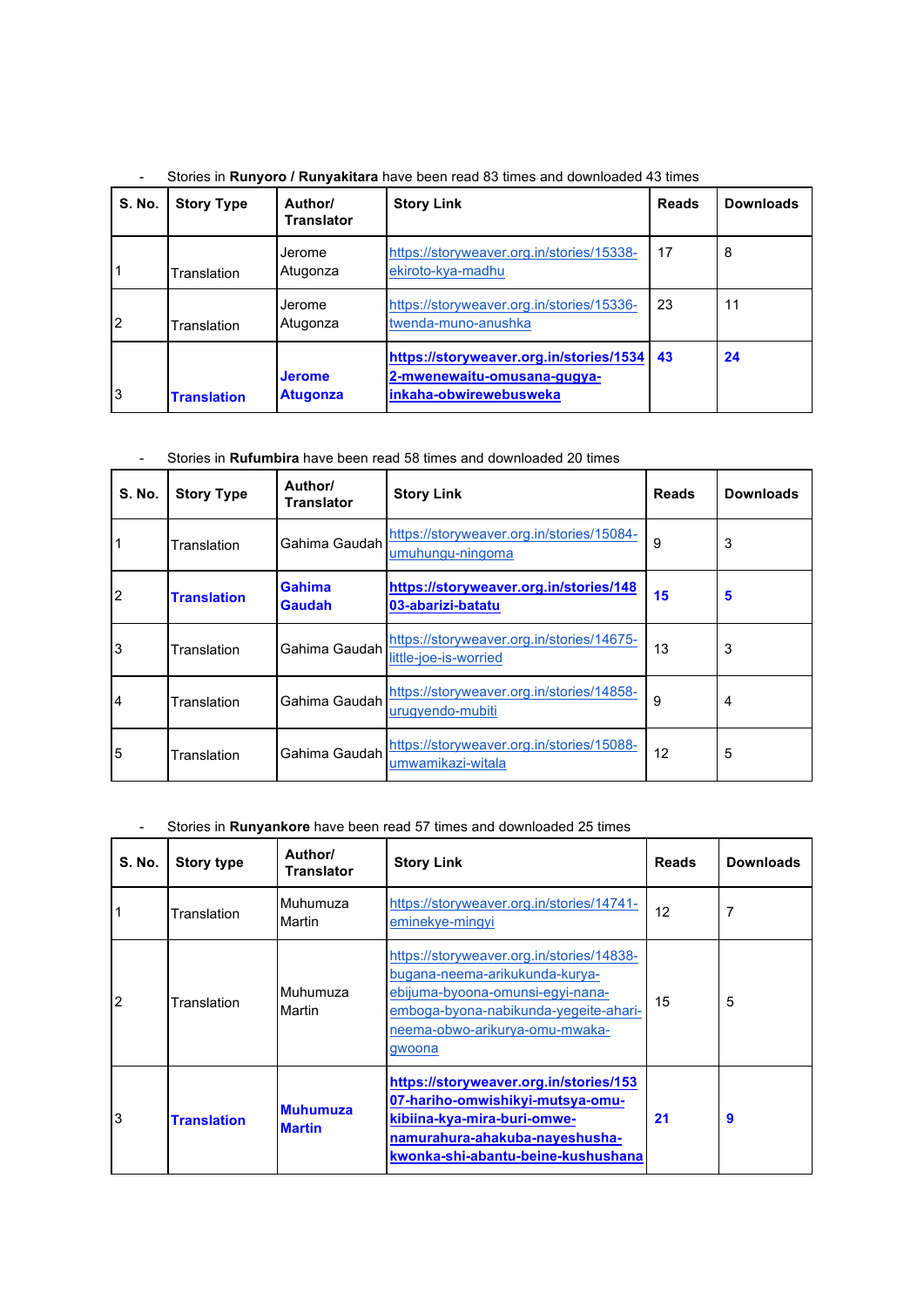| 4 | Translation | <b>IMuhumuza</b><br>Martin | https://storyweaver.org.in/stories/15045-<br>jadav-ayine-omurimo-ogurikusingayo-<br>kuba-murungyi-omunsi-yoona-nakora-<br>ebibira-nakikora-ata-shoma-akatabo-<br>aka-overebere | 9 | Δ |
|---|-------------|----------------------------|--------------------------------------------------------------------------------------------------------------------------------------------------------------------------------|---|---|
|---|-------------|----------------------------|--------------------------------------------------------------------------------------------------------------------------------------------------------------------------------|---|---|

### - Stories in **Acholi** have been read 127 times and downloaded 151 times

| <b>S. No.</b> | <b>Story Type</b>  | Author/<br><b>Translator</b>    | <b>Story Link</b>                                                        | <b>Reads</b>   | <b>Downloads</b> |
|---------------|--------------------|---------------------------------|--------------------------------------------------------------------------|----------------|------------------|
| 1             | Translation        | Maurice<br>Lamony               | https://storyweaver.org.in/stories/16854-<br>okok-ma-kum-gi-mit          | 9              | 5                |
| 2             | Translation        | Maurice<br>Lamony               | https://storyweaver.org.in/stories/16852-<br>dwe-ki-otok                 | 5              | 11               |
| 3             | Translation        | Maurice<br>Lamony               | https://storyweaver.org.in/stories/16851-<br>rwot-ma-ocwer-gwak-ma-ojony | 13             | 11               |
| 4             | Translation        | Maurice<br>Lamony               | https://storyweaver.org.in/stories/16823-<br>okuru-pa-ammi               | 8              | 9                |
| 5             | Translation        | Maurice<br>Lamony               | https://storyweaver.org.in/stories/16581-<br>bonda-gin-ki-devi           | 10             | 5                |
| 6             | Translation        | Maurice<br>Lamony               | https://storyweaver.org.in/stories/16160-<br>afoyo-gin-ki-ofuk-dag-aye   | 13             | 22               |
| 7             | Translation        | Maurice<br>Lamony               | https://storyweaver.org.in/stories/16154-<br>meno-weng-bal-pa-vura       | 15             | 19               |
| 8             | Translation        | Maurice<br>Lamony               | https://storyweaver.org.in/stories/16143-<br>leo-vince-ki-kwoo-ne        | $\overline{2}$ | 8                |
| 9             | Translation        | Maurice<br>Lamony               | https://storyweaver.org.in/stories/14736-<br>atweru-itu                  | 9              | 11               |
| 10            | <b>Translation</b> | <b>Maurice</b><br><b>Lamony</b> | https://storyweaver.org.in/stories/147<br>35-obedo-gin-ango              | 16             | 10               |
| 11            | Translation        | <b>Teddy Ajwang</b>             | https://storyweaver.org.in/stories/23225-<br>greatness                   | 3              | $\overline{2}$   |
| 12            | Translation        | Asio Joan                       | https://storyweaver.org.in/stories/23429-<br>ikoku-yen-kalany            | 1              | $\overline{c}$   |
| 13            | Translation        | Asio Joan                       | https://storyweaver.org.in/stories/23506-<br>akolong                     | $\mathbf 0$    | 3                |
| 14            | Translation        | <b>Teddy Ajwang</b>             | https://storyweaver.org.in/stories/23632-<br>lubanga-geyu                | 1              | 3                |
| 15            | Translation        | <b>Teddy Ajwang</b>             | https://storyweaver.org.in/stories/23654-<br>muchungwa                   | 3              | 3                |
| 16            | Translation        | <b>Teddy Ajwang</b>             | https://storyweaver.org.in/stories/23679-                                | $\mathbf{1}$   | 7                |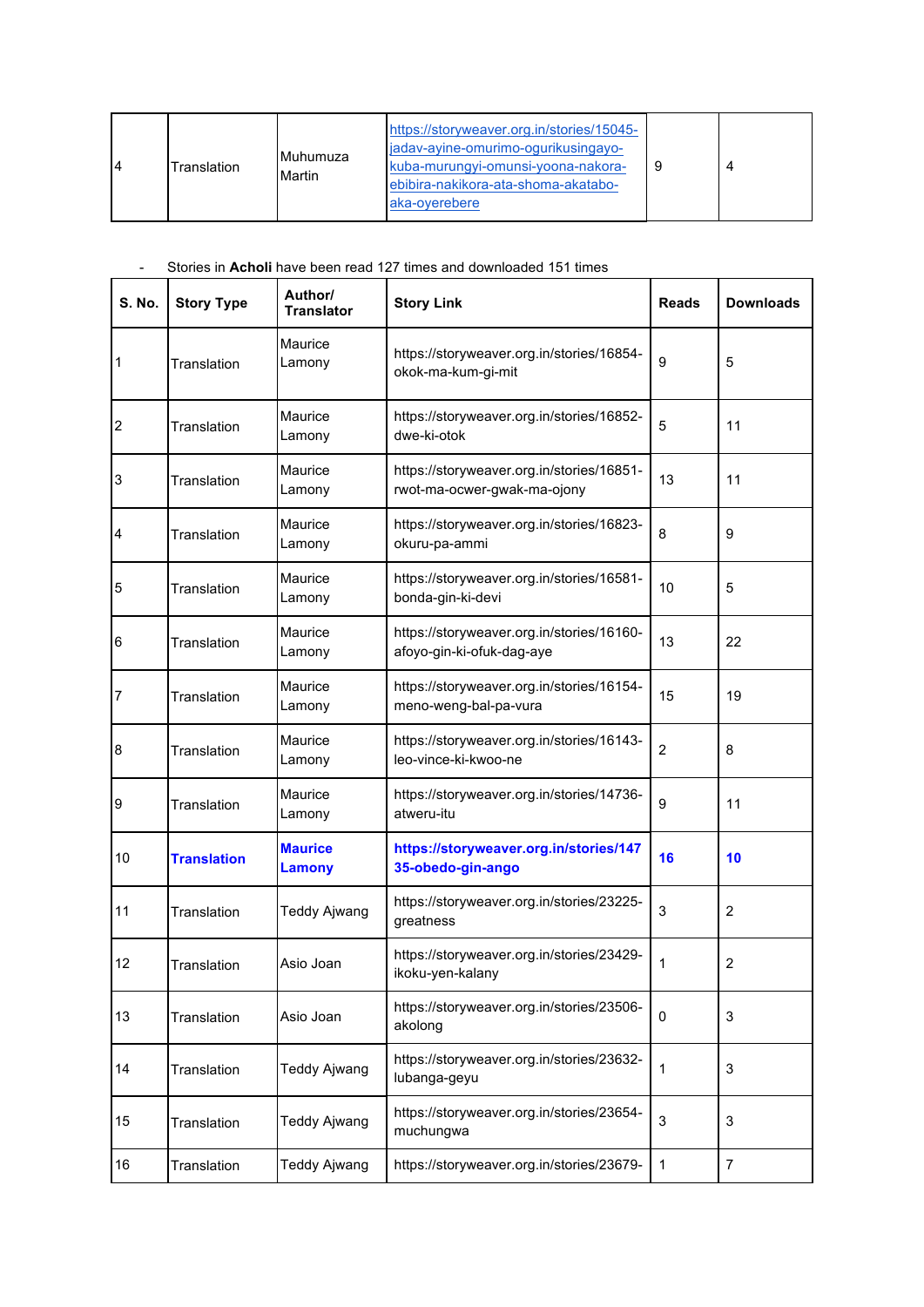| <b>S. No.</b> | <b>Story Type</b> | Author/<br><b>Translator</b> | <b>Story Link</b>                                         | <b>Reads</b>   | <b>Downloads</b> |
|---------------|-------------------|------------------------------|-----------------------------------------------------------|----------------|------------------|
|               |                   |                              | bunyu                                                     |                |                  |
| 17            | Translation       | Teddy Ajwang                 | https://storyweaver.org.in/stories/23682-<br>tam-pa-bunyu | $\overline{2}$ | 10               |
| 18            | Translation       | Teddy Ajwang                 | https://storyweaver.org.in/stories/23850-<br>nyom         | 6              | 3                |
| 19            | Translation       | Teddy Ajwang                 | https://storyweaver.org.in/stories/23855-<br>charo-na     | $\overline{4}$ | 3                |
| 20            | Translation       | Teddy Ajwang                 | https://storyweaver.org.in/stories/23857-<br>foyu         | 6              | 4                |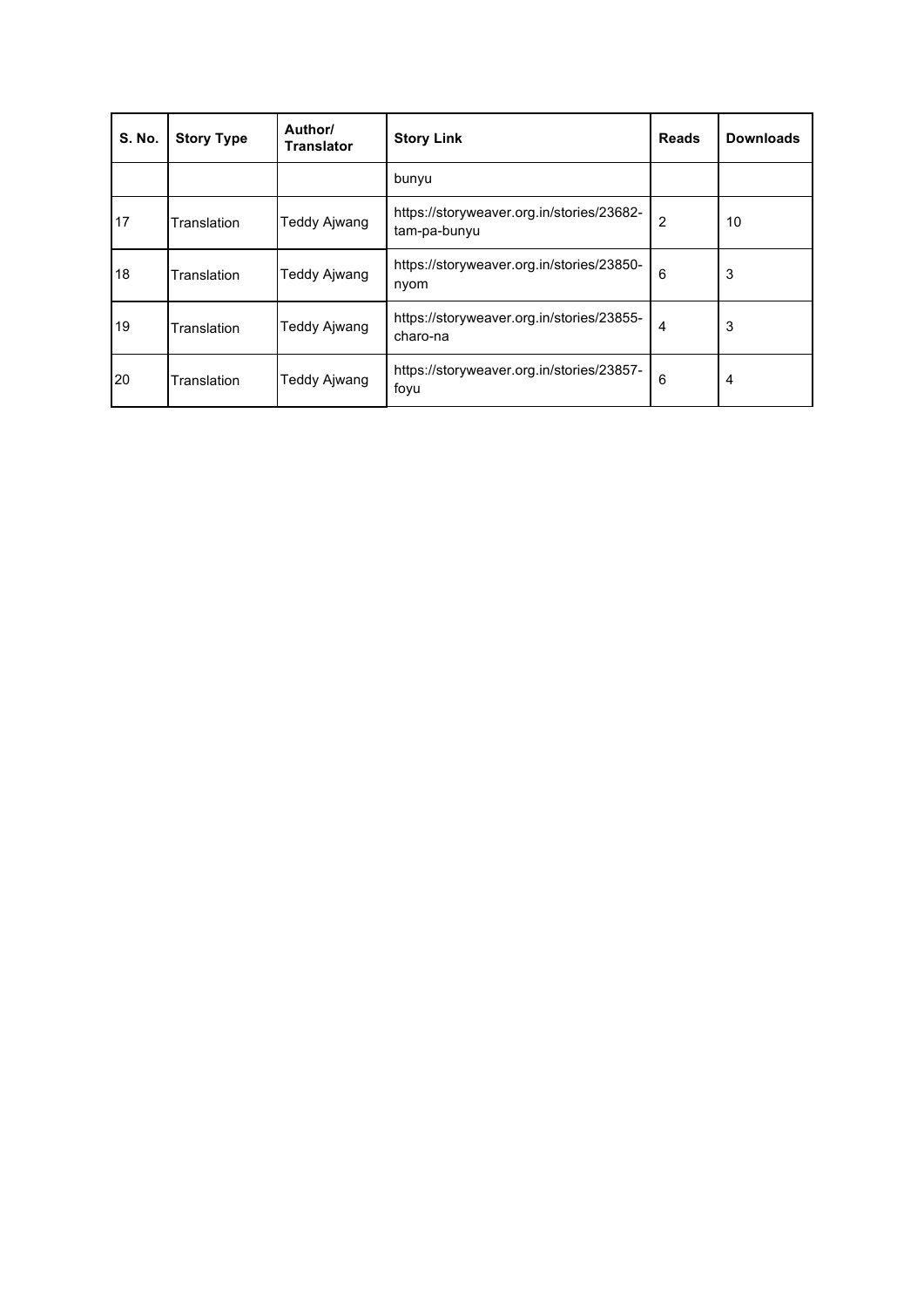| <b>S. No.</b>           | <b>Story Type</b>  | Author/<br><b>Translator</b> | <b>Story Link</b>                                                       | <b>Reads</b>   | <b>Downloads</b> |
|-------------------------|--------------------|------------------------------|-------------------------------------------------------------------------|----------------|------------------|
| 1                       | Translation        | Namee Lillian                | https://storyweaver.org.in/stories/15310-<br>lumasaaba                  | 5              | 3                |
| $\overline{\mathbf{c}}$ | <b>Translation</b> | <b>Namee Lillian</b>         | https://storyweaver.org.in/stories/147<br>06-lumasaaba                  | 24             | 5                |
| 3                       | Translation        | Namee Lillian                | https://storyweaver.org.in/stories/14760-<br>lumasaaba                  | 13             | 6                |
| 4                       | Translation        | Namee Lillian                | https://storyweaver.org.in/stories/15304-<br>lumasaaba                  | $\overline{7}$ | 3                |
| 5                       | Translation        | Namee Lillian                | https://storyweaver.org.in/stories/15605-<br>lumasaaba                  | 6              | 3                |
| 6                       | Translation        | Robina<br>Wanyenze           | https://storyweaver.org.in/stories/15053-<br>jadav-ni-akutu-he-gimisala | 6              | 3                |
| 7                       | Translation        | Robina<br>Wanyenze           | https://storyweaver.org.in/stories/14747-<br>zideje-zibululuka-zitena   | $\overline{7}$ | 4                |
| 8                       | Translation        | Robina<br>Wanyenze           | https://storyweaver.org.in/stories/15129-<br>basale                     | 14             | $\overline{2}$   |
| 9                       | Translation        | Robina<br>Wanyenze           | https://storyweaver.org.in/stories/14908-<br>enagwata-china-chelelo     | 19             | 26               |
| 10                      | Translation        | Robina<br>Wanyenze           | https://storyweaver.org.in/stories/14909-<br>enzu-ya-sonka              | 14             | 5                |
| 11                      | Translation        | Robina<br>Wanyenze           | https://storyweaver.org.in/stories/14837-<br>uu-wulira-uteina-chelelo   | $\overline{7}$ | 5                |
| 12                      | Translation        | Robina<br>Wanyenze           | https://storyweaver.org.in/stories/15122-<br>kugaana-kwo-maayi          | 10             | 4                |
| 13                      | Translation        | Robina<br>Wanyenze           | https://storyweaver.org.in/stories/14704-<br>lumasaaba                  | 10             | 6                |
| 14                      | Translation        | Robina<br>Wanyenze           | https://storyweaver.org.in/stories/14703-<br>lumasaaba                  | 11             | $\mathbf 5$      |
| 15                      | Translation        | Robina<br>Wanyenze           | https://storyweaver.org.in/stories/14705-<br>lumasaaba                  | 10             | 4                |

- Stories in **Lumasaaba** have been read 163 times and downloaded 84 times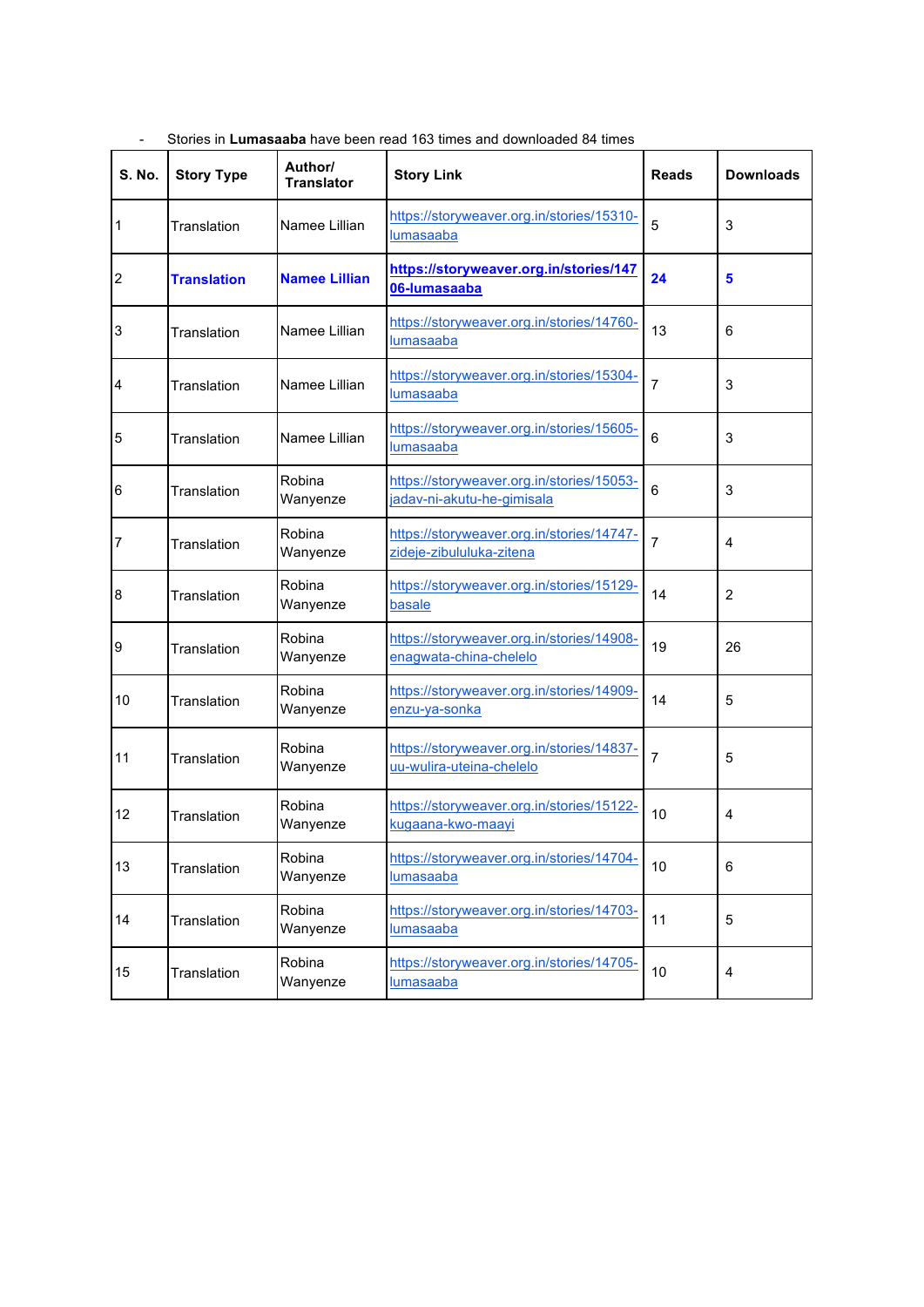| <b>S. No.</b> | <b>Story Type</b>  | Author/<br><b>Translator</b> | <b>Story Link</b>                                                      | <b>Reads</b> | <b>Downloads</b> |
|---------------|--------------------|------------------------------|------------------------------------------------------------------------|--------------|------------------|
| 1             | Translation        | Noel Abaho                   | https://storyweaver.org.in/stories/14550<br>-rame-goes-fishing         | 15           | 9                |
| 2             | Translation        | Noel Abaho                   | https://storyweaver.org.in/stories/15198<br>-what-shall-i-wear-today   | 8            | 8                |
| 3             | <b>Translation</b> | <b>Noel Abaho</b>            | https://storyweaver.org.in/stories/148<br>01-pupi-maxi-arashaka-gukina | 19           | 4                |
| 4             | Translation        | Noel Abaho                   | https://storyweaver.org.in/stories/15121<br>-mothers-love              | 18           | 6                |
| 5             | Translation        | Noel Abaho                   | https://storyweaver.org.in/stories/14553<br>-papa-numwana-barafatanye  | 12           | $\overline{2}$   |
| 6             | Translation        | Noel Abaho                   | https://storyweaver.org.in/stories/15123<br>-intelligent-friends       | 8            | 4                |
| 7             | Translation        | Noel Abaho                   | https://storyweaver.org.in/stories/15120<br>-where-is-my-mother        | 9            | 4                |

- Stories in **Kinyarwanda** have been read 89 times and downloaded 37 times

# - Stories in **Luganda** have been read 206 times and downloaded 97 times

| <b>S. No.</b> | <b>Story Type</b>  | Author/<br><b>Translator</b>       | <b>Story Link</b>                                                                        | <b>Reads</b>   | <b>Downloads</b> |
|---------------|--------------------|------------------------------------|------------------------------------------------------------------------------------------|----------------|------------------|
|               | Translation        | Stellah<br>Nakasango               | https://storyweaver.org.in/stories/14530<br>-engeri-engo-jeyafuna-eviiri-zoku-<br>gmutwe | 21             | 7                |
| 2             | <b>Translation</b> | <b>Stellah</b><br><b>Nakasango</b> | https://storyweaver.org.in/stories/14<br>482-nsobi-ya-kaapa                              | 102            | 38               |
| 3             | Translation        | Stellah<br>Nakasango               | https://storyweaver.org.in/stories/1604<br>8-kintu                                       | 8              | 5                |
|               | Translation        | Juliet Zawedde<br>N                | https://storyweaver.org.in/stories/2303<br>2-langi                                       | 11             | 1                |
| 5             | Translation        | Nabbumba<br>Daisy                  | https://storyweaver.org.in/stories/2323<br>3-ndi-muku-fuuka-taata-wange                  | $\overline{2}$ | 3                |
| 6             | Translation        | Nabbumba<br>Daisy                  | https://storyweaver.org.in/stories/2323<br>7-daisy-yani                                  | $\overline{2}$ | 1                |
|               | Translation        | Nabbumba<br>Daisy                  | https://storyweaver.org.in/stories/2331<br>9-ki-eki-jawo-ebizibu-byona                   | 1              | $\overline{2}$   |
| 8             | Translation        | Nabbumba<br>Daisy                  | https://storyweaver.org.in/stories/2332<br>2-mukwano-gwange                              | $\overline{2}$ | 1                |
| 9             | Translation        | Taremwa Sylivia                    | https://storyweaver.org.in/stories/2335<br>7-ejji-elitassangika                          | 1              | 1                |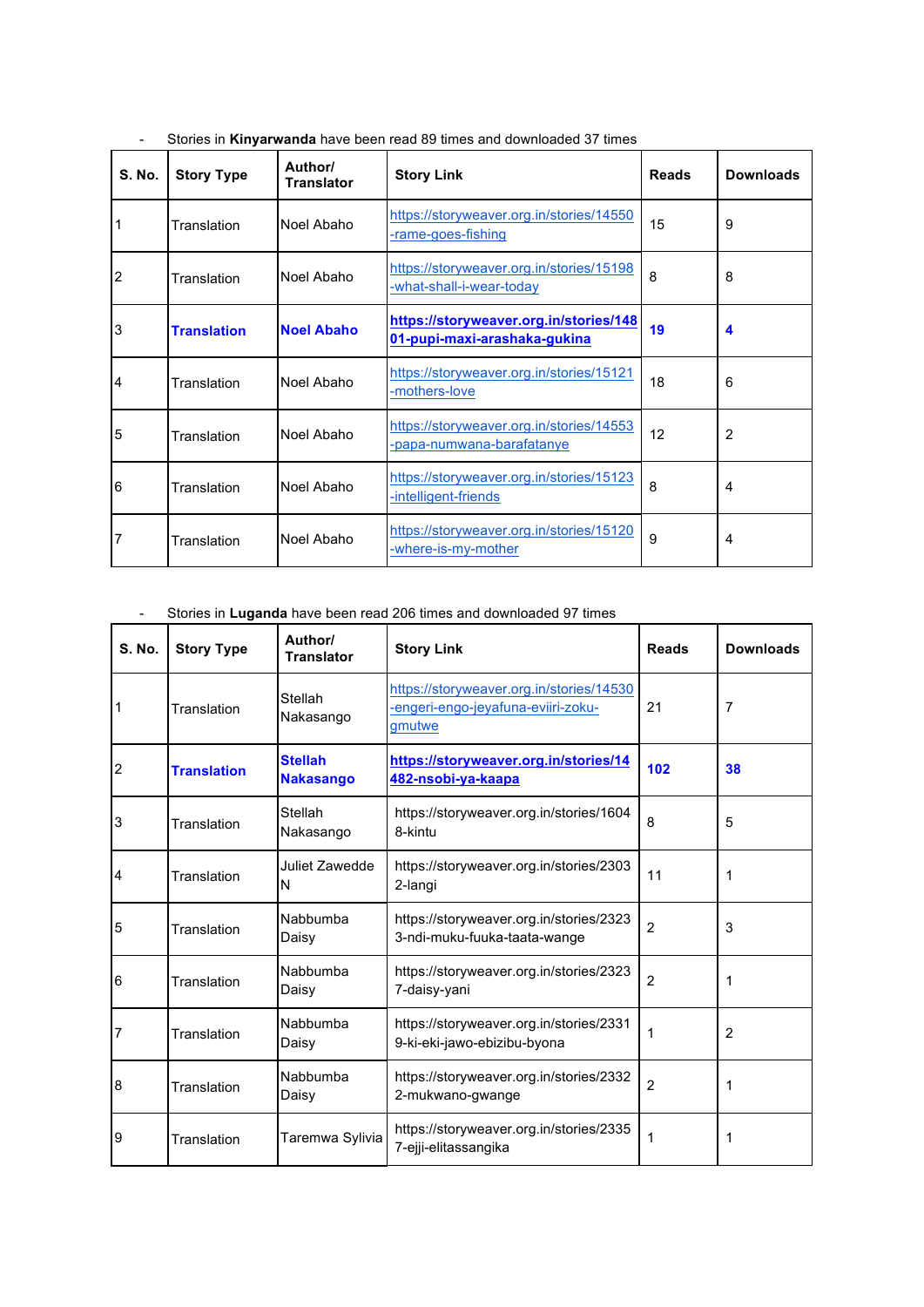| <b>S. No.</b> | <b>Story Type</b> | Author/<br><b>Translator</b> | <b>Story Link</b>                                                                                           | <b>Reads</b>   | <b>Downloads</b> |
|---------------|-------------------|------------------------------|-------------------------------------------------------------------------------------------------------------|----------------|------------------|
| 10            | Translation       | Nabbumba<br>Daisy            | https://storyweaver.org.in/stories/2336<br>0-omusomesa-wange-asiga                                          | 1              | 1                |
| 11            | Translation       | Taremwa Sylivia              | https://storyweaver.org.in/stories/2336<br>5-omukwano-gwa-maama                                             | 3              | 1                |
| 12            | Translation       | Nabbumba<br>Daisy            | https://storyweaver.org.in/stories/2336<br>7-omusaja-omugaga                                                | 1              | 1                |
| 13            | Translation       | Nabbumba<br>Daisy            | https://storyweaver.org.in/stories/2340<br>5-amanyi-go-mulimu                                               | $\overline{2}$ | 1                |
| 14            | Translation       | Taremwa Sylivia              | https://storyweaver.org.in/stories/2343<br>5-ekyitabo                                                       | 1              | $\overline{2}$   |
| 15            | Translation       | Taremwa Sylivia              | https://storyweaver.org.in/stories/2343<br>7-olugelo-luno-lwogela-kwoyo-<br>omulabe-atafa-kumpulila-yomuntu | 1              | 1                |
| 16            | Translation       | Taremwa Sylivia              | https://storyweaver.org.in/stories/2355<br>3-olugelo-luno-lwogela-ku-mukyala-<br>wamu-nenkula-ye            | $\overline{c}$ | $\overline{c}$   |
| 17            | Translation       | Juliet Zawedde<br>N          | https://storyweaver.org.in/stories/2355<br>7-ebisuko-mu-luguudo                                             | 1              | 6                |
| 18            | Translation       | Juliet Zawedde<br>N          | https://storyweaver.org.in/stories/2355<br>9-ekituli-mu-linyo                                               | 5              | $\overline{4}$   |
| 19            | Translation       | Taremwa Sylivia              | https://storyweaver.org.in/stories/2356<br>1-mwami-mpuungu-omubbi                                           | $\overline{2}$ | 1                |
| 20            | Translation       | Taremwa Sylivia              | https://storyweaver.org.in/stories/2356<br>2-akabonelo-kekyigele-nga-olinye                                 | 1              | 1                |
| 21            | Translation       | Taremwa Sylivia              | https://storyweaver.org.in/stories/2356<br>3-omwana-womwavu-no-womugagga                                    | $\overline{2}$ | 1                |
| 22            | Translation       | Juliet Zawedde<br>N          | https://storyweaver.org.in/stories/2357<br>7-e-ttayi-ya-taata-eli-tayiti                                    | 1              | 4                |
| 23            | Translation       | Namuwonge<br>Irene           | https://storyweaver.org.in/stories/2359<br>5-yagatta-buli-ggumba-wamu                                       | $\overline{2}$ | 1                |
| 24            | Translation       | Namuwonge<br>Irene           | https://storyweaver.org.in/stories/2359<br>7-emotoka-ebuuka-mu-bbanga                                       | $\overline{2}$ | 1                |
| 25            | Translation       | Namuwonge<br>Irene           | https://storyweaver.org.in/stories/2360<br>1-irina-omuwala-ow-ekyegyo                                       | $\overline{2}$ | 1                |
| 26            | Translation       | Namuwonge<br>Irene           | https://storyweaver.org.in/stories/2360<br>5-maama-w-ambaata                                                | 4              | 1                |
| 27            | Translation       | Namuwonge<br>Irene           | https://storyweaver.org.in/stories/2360<br>7-emotoka-yange                                                  | $\overline{c}$ | 1                |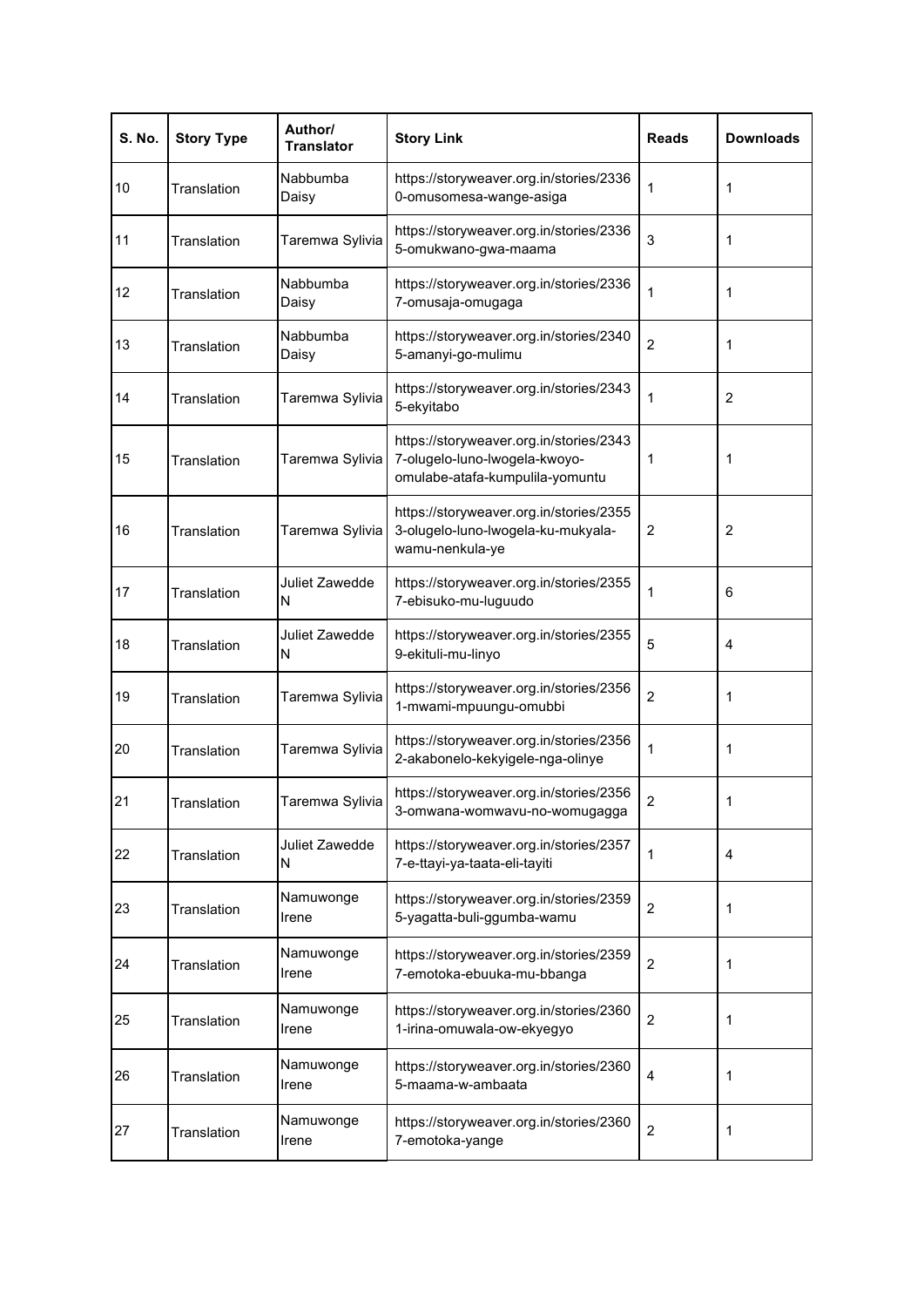| <b>S. No.</b> | <b>Story Type</b> | Author/<br>Translator | <b>Story Link</b>                                                  | <b>Reads</b>   | <b>Downloads</b> |
|---------------|-------------------|-----------------------|--------------------------------------------------------------------|----------------|------------------|
| 28            | Translation       | Namuwonge<br>Irene    | https://storyweaver.org.in/stories/2361<br>1-mwami-wakkapa         | $\overline{2}$ |                  |
| 29            | Translation       | Namuwonge<br>Irene    | https://storyweaver.org.in/stories/2361<br>2-buusa-omupiira        | 4              |                  |
| 30            | Translation       | Namuwonge<br>Irene    | https://storyweaver.org.in/stories/2361<br>6-omutima               | $\overline{2}$ |                  |
| 31            | Translation       | Namuwonge<br>Irene    | https://storyweaver.org.in/stories/2361<br>9-tili-tili-tala-tala   | $\overline{2}$ |                  |
| 32            | Translation       | Namuwonge<br>Irene    | https://storyweaver.org.in/stories/2362<br>0-takisi                | $\overline{2}$ | 2                |
| 33            | Original          | Wambi<br>Cornelius    | https://storyweaver.org.in/stories/2307<br>5-kasalina-ali-mu-ggulu | 9              |                  |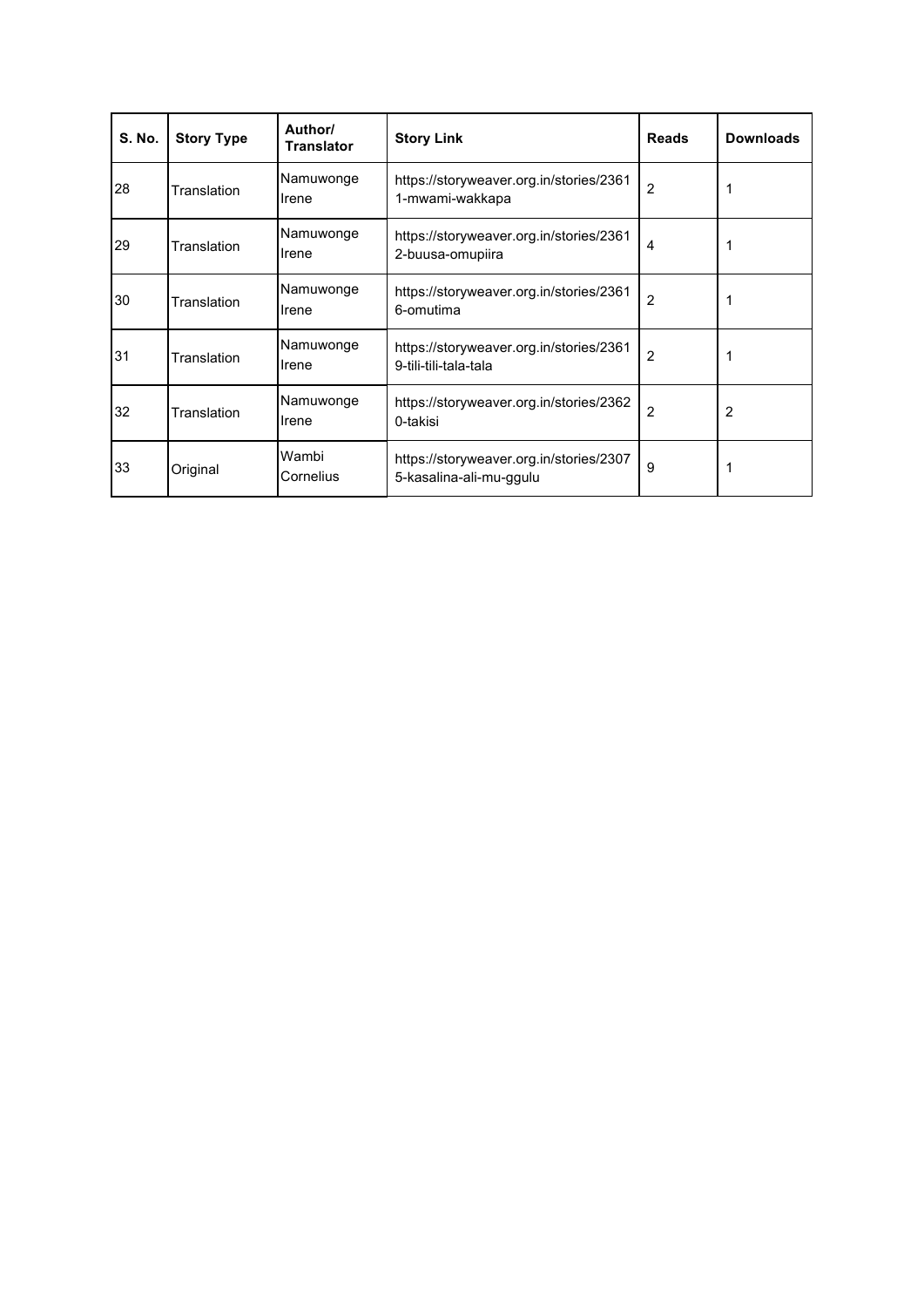| <b>S. No.</b>  | <b>Story Type</b>  | Author /<br><b>Translator</b> | <b>Story Link</b>                                                                             | <b>Reads</b>   | <b>Downloads</b> |
|----------------|--------------------|-------------------------------|-----------------------------------------------------------------------------------------------|----------------|------------------|
| 1              | Translation        | <b>Hellen Alowo</b>           | https://storyweaver.org.in/stories/15065-<br>sister-sister-where-does-the-sun-go-at-<br>night | 5              | 9                |
| $\overline{2}$ | <b>Translation</b> | <b>Hellen Alowo</b>           | https://storyweaver.org.in/stories/147<br>81-i-can-climb                                      | 23             | $\overline{7}$   |
| 3              | Translation        | <b>Hellen Alowo</b>           | https://storyweaver.org.in/stories/14843-<br>under-my-bed                                     | 7              | 8                |
| 4              | Translation        | Hellen Alowo                  | https://storyweaver.org.in/stories/14777-<br>i-want-that-one                                  | 5              | 8                |
| 5              | Translation        | Hellen Alowo                  | https://storyweaver.org.in/stories/14614-<br>fat-king-thin-dog                                | 6              | 10               |
| 6              | Translation        | <b>Hellen Alowo</b>           | https://storyweaver.org.in/stories/14782-<br>playtime                                         | 5              | 6                |
| 7              | Translation        | <b>Hellen Alowo</b>           | https://storyweaver.org.in/stories/14609-<br>nyathi-gwoki-pa-ammu                             | 3              | 5                |
| 8              | Translation        | <b>Hellen Alowo</b>           | https://storyweaver.org.in/stories/15155-<br>king-of-birds                                    | $\overline{2}$ | 4                |
| 9              | Translation        | Hellen Alowo                  | https://storyweaver.org.in/stories/15086-<br>i-like-to-read                                   | 6              | 4                |

| Stories in <b>Dhopadhola</b> have been read 62 times and downloaded 61 times |  |  |  |
|------------------------------------------------------------------------------|--|--|--|
|                                                                              |  |  |  |

- Stories in **Ateso** have been read 162 times and downloaded 111 times

| <b>S. No.</b> | <b>Story Type</b>  | Author/<br><b>Translator</b> | <b>Story Link</b>                                                      | <b>Reads</b>   | <b>Downloads</b> |
|---------------|--------------------|------------------------------|------------------------------------------------------------------------|----------------|------------------|
|               | <b>Translation</b> | <b>Betty Atima</b>           | https://storyweaver.org.in/stories/146<br>15-ikingok-ke-ammu           | 28             | 12               |
| 2             | Translation        | <b>Betty Atima</b>           | https://storyweaver.org.in/stories/14613<br>-fat-king-thin-dog         | 9              | 17               |
| 3             | Translation        | <b>Betty Atima</b>           | https://storyweaver.org.in/stories/14840<br>-akotong-ngonita           | $\overline{4}$ | 3                |
| 4             | Translation        | <b>Betty Atima</b>           | https://storyweaver.org.in/stories/15067<br>-ebworok-iiuni             | 6              | 9                |
| 5             | Translation        | <b>Betty Atima</b>           | https://storyweaver.org.in/stories/15590<br>-ekoti-lo-arengan-lo-edoou | 10             | 11               |
| 6             | Translation        | Acaro Ruth                   | https://storyweaver.org.in/stories/2341<br>2-english                   | $\overline{4}$ | 1                |
| 7             | Translation        | Acaro Ruth                   | https://storyweaver.org.in/stories/2348<br>5-the-heartbeat             | 3              | 2                |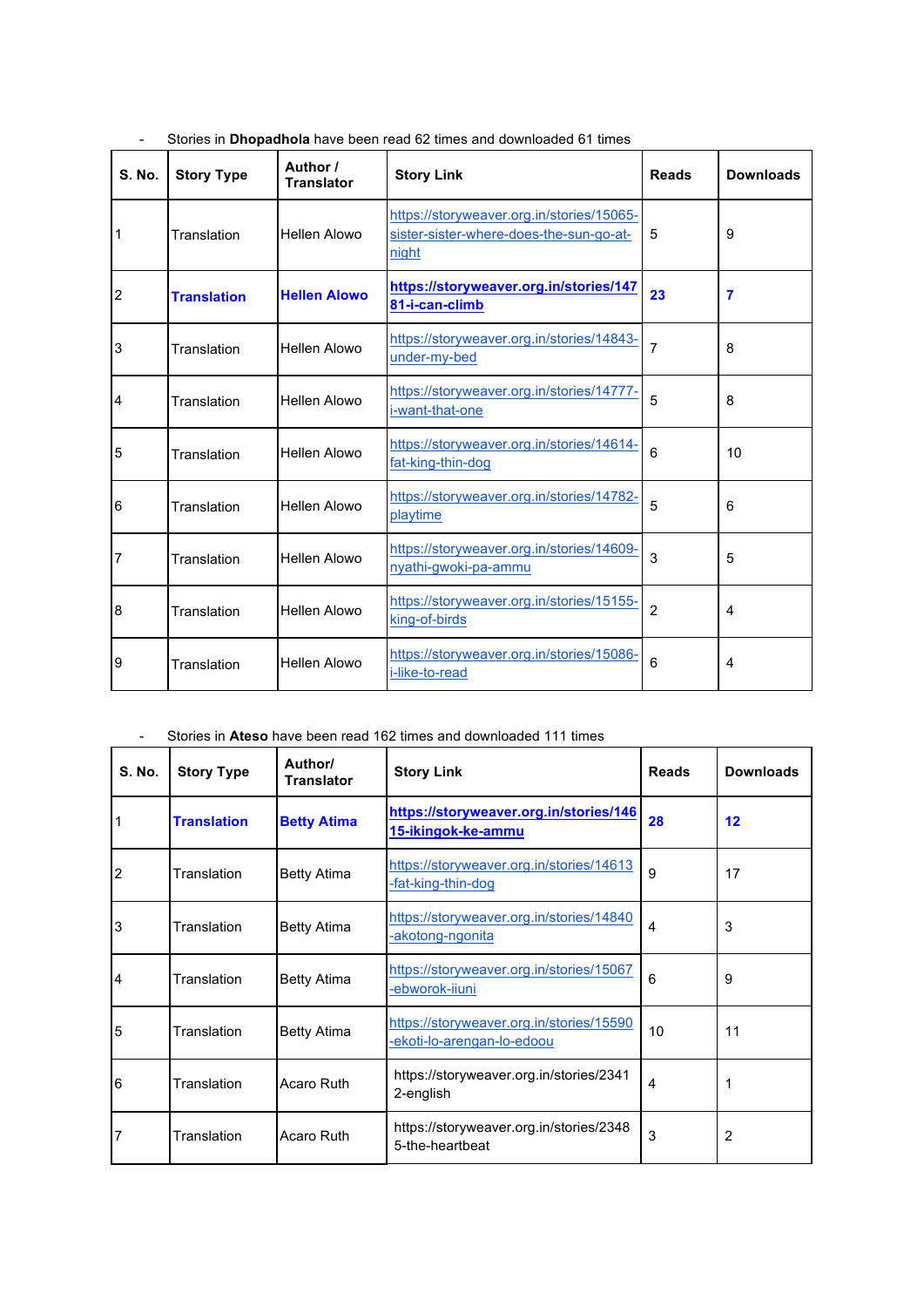| <b>S. No.</b> | <b>Story Type</b> | Author/<br><b>Translator</b> | <b>Story Link</b>                                                         | <b>Reads</b>   | <b>Downloads</b> |
|---------------|-------------------|------------------------------|---------------------------------------------------------------------------|----------------|------------------|
| 8             | Translation       | Acaro Ruth                   | https://storyweaver.org.in/stories/2350<br>9-beloved-mother               | 5              | 1                |
| 9             | Translation       | Acaro Ruth                   | https://storyweaver.org.in/stories/2352<br>4-pride-of-teso                | $\overline{2}$ | 1                |
| 10            | Translation       | Acaro Ruth                   | https://storyweaver.org.in/stories/2353<br>0-beauty-of-a-blessed-flower   | $\overline{4}$ | $\overline{2}$   |
| 11            | Translation       | Acaro Ruth                   | https://storyweaver.org.in/stories/2354<br>2-monkey-friend                | 3              | 1                |
| 12            | Translation       | Acaro Ruth                   | https://storyweaver.org.in/stories/2361<br>0-friendship                   | $\overline{4}$ | 1                |
| 13            | Translation       | Acaro Ruth                   | https://storyweaver.org.in/stories/2363<br>3-homeless-child               | 2              | 1                |
| 14            | Translation       | Adio Jacinta                 | https://storyweaver.org.in/stories/2324<br>4-the-peahen                   | 0              | 0                |
| 15            | Translation       | Adio Jacinta                 | https://storyweaver.org.in/stories/2324<br>5-jane                         | 1              | 1                |
| 16            | Translation       | Adio Jacinta                 | https://storyweaver.org.in/stories/2324<br>7-my-pet                       | $\mathbf{0}$   | 1                |
| 17            | Translation       | Adio Jacinta                 | https://storyweaver.org.in/stories/2324<br>8-little-star                  | 4              | 0                |
| 18            | Translation       | Adio Jacinta                 | https://storyweaver.org.in/stories/2325<br>0-i-shall-love-my-black-beauty | 1              | 1                |
| 19            | Translation       | Adio Jacinta                 | https://storyweaver.org.in/stories/2325<br>3-a-mother                     | $\overline{2}$ | $\overline{2}$   |
| 20            | Translation       | Adio Jacinta                 | https://storyweaver.org.in/stories/2325<br>5-the-tipotap                  | $\overline{2}$ | 1                |
| 21            | Translation       | Adio Jacinta                 | https://storyweaver.org.in/stories/2325<br>7-horrible-being               | 1              | 3                |
| 22            | Translation       | Adio Jacinta                 | https://storyweaver.org.in/stories/2325<br>9-gone                         | 3              | 1                |
| 23            | Translation       | Agwang Martha                | https://storyweaver.org.in/stories/2341<br>6-toto                         | 0              | 1                |
| 24            | Translation       | Agwang Martha                | https://storyweaver.org.in/stories/2347<br>3-ainakinet-na-egoi-okiga      | 0              | 1                |
| 25            | Translation       | Agwang Martha                | https://storyweaver.org.in/stories/2349<br>4-inera-anu-akile              | 0              | 1                |
| 26            | Translation       | Agwang Martha                | https://storyweaver.org.in/stories/2350<br>1-akan-na-igarakini            | 0              | 1                |
| 27            | Translation       | Agwang Martha                | https://storyweaver.org.in/stories/2350                                   | 0              | 1                |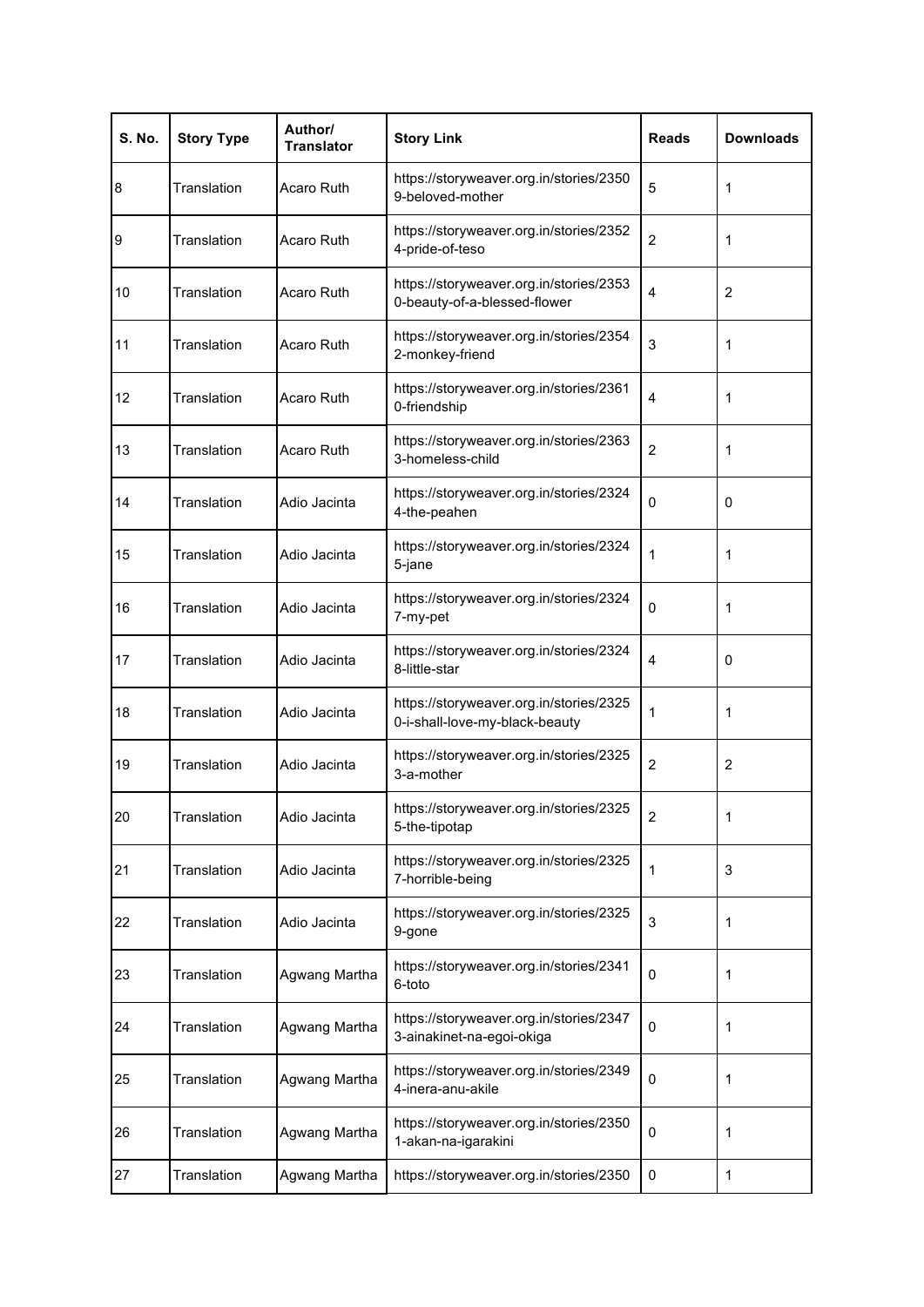| <b>S. No.</b> | <b>Story Type</b> | Author/<br><b>Translator</b> | <b>Story Link</b>                                                                                                                                                                              | <b>Reads</b>   | <b>Downloads</b> |
|---------------|-------------------|------------------------------|------------------------------------------------------------------------------------------------------------------------------------------------------------------------------------------------|----------------|------------------|
|               |                   |                              | 7-iswiti-yeni-eyin                                                                                                                                                                             |                |                  |
| 28            | Translation       | Apio Leah                    | https://storyweaver.org.in/stories/2304<br>6-ateso                                                                                                                                             | 6              | $\overline{2}$   |
| 29            | Translation       | Apio Leah                    | https://storyweaver.org.in/stories/2332<br>5-inside-the-forest                                                                                                                                 | 7              | 1                |
| 30            | Translation       | Apio Leah                    | https://storyweaver.org.in/stories/2334<br>1-inside-the-forest                                                                                                                                 | 5              | 1                |
| 31            | Translation       | Apio Leah                    | https://storyweaver.org.in/stories/2348<br>9-my-village                                                                                                                                        | $\overline{2}$ | 1                |
| 32            | Translation       | Apio Leah                    | https://storyweaver.org.in/stories/2354<br>5-wise-cat                                                                                                                                          | $\overline{4}$ | 1                |
| 33            | Translation       | Apio Leah                    | https://storyweaver.org.in/stories/2355<br>0-in-my-father-s-home                                                                                                                               | 3              | 1                |
| 34            | Translation       | Apio Leah                    | https://storyweaver.org.in/stories/2360<br>2-lost-grandmother                                                                                                                                  | 3              | 1                |
| 35            | Translation       | Apio Leah                    | https://storyweaver.org.in/stories/2363<br>5-molly-the-happy-orphan                                                                                                                            | 3              | 5                |
| 36            | Translation       | Asio Joan                    | https://storyweaver.org.in/stories/2342<br>5-erai-eitabo-lo-lo-i-wadikat-ikoku-yen-<br>emina-ike-ipapero-naarai-erasi-kesi-<br>nu-eminasi-ngesi-ido-ejaasi-keda-<br>ngesi-toma-adis-ationis-da | 1              | 2                |
| 37            | Translation       | Asio Joan                    | https://storyweaver.org.in/stories/2343<br>0-erai-lo-esitori-lo-inetit-toto-na-ejatar-<br>ikoikoku-yen-kalany                                                                                  | 1              | 2                |
| 38            | Translation       | Asio Joan                    | https://storyweaver.org.in/stories/2343<br>2-toto                                                                                                                                              | 1              | 1                |
| 39            | Translation       | Asio Joan                    | https://storyweaver.org.in/stories/2343<br>3-ojotoo-inapaara                                                                                                                                   | 1              | 1                |
| 40            | Translation       | Asio Joan                    | https://storyweaver.org.in/stories/2351<br>1-akolong                                                                                                                                           | 0              | 1                |
| 41            | Translation       | Asio Joan                    | https://storyweaver.org.in/stories/2351<br>3-etenyee                                                                                                                                           | 1              | 1                |
| 42            | Translation       | Asio Joan                    | https://storyweaver.org.in/stories/2352<br>1-ikonyu-yen-itemelel                                                                                                                               | 5              | $\overline{2}$   |
| 43            | Translation       | Asio Joan                    | https://storyweaver.org.in/stories/2352<br>6-ika-ikoku-asio                                                                                                                                    | 1              | $\overline{c}$   |
| 44            | Translation       | Asio Joan                    | https://storyweaver.org.in/stories/2352<br>8-itagee-nu-ewinyak                                                                                                                                 | 1              | 1                |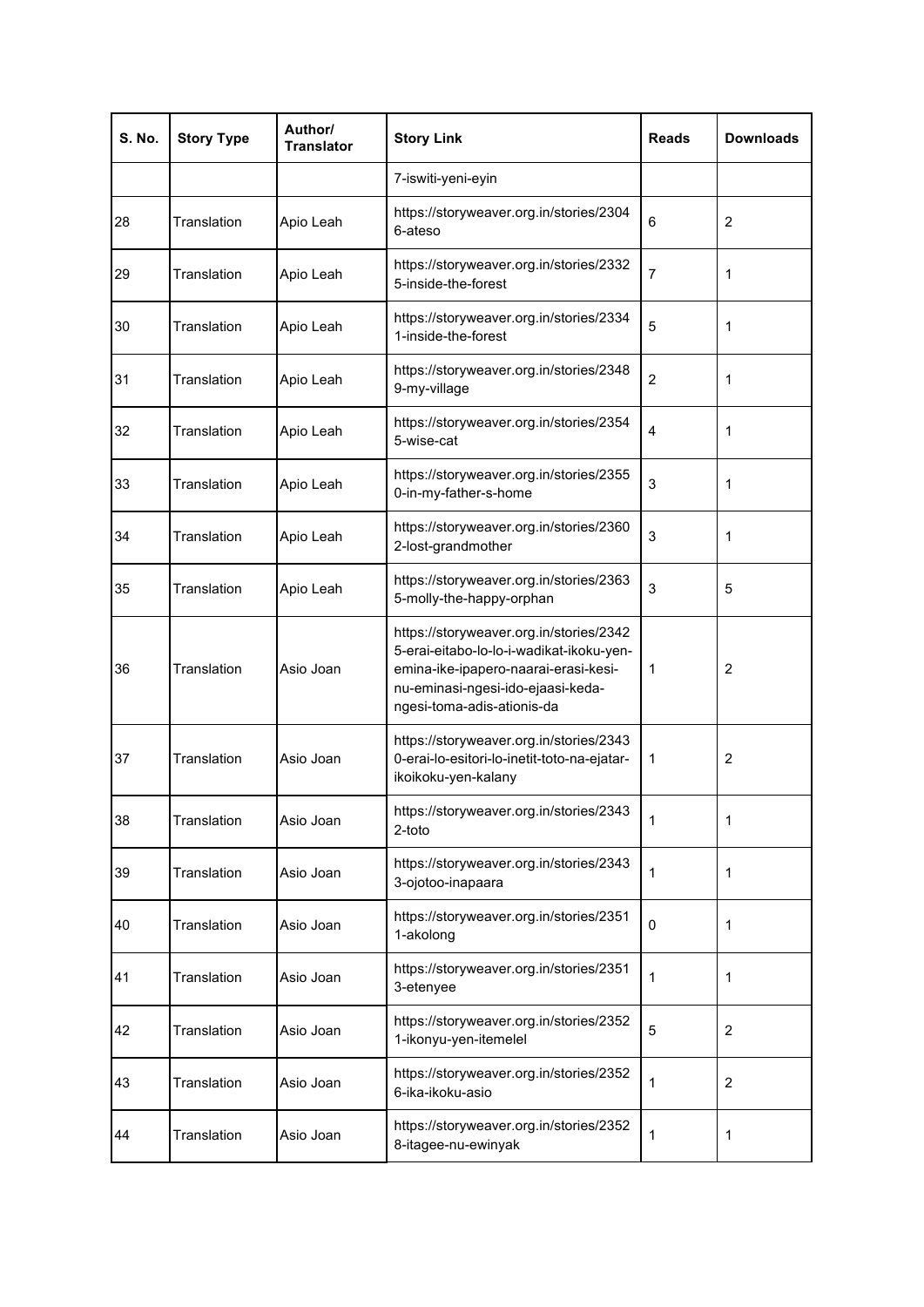| <b>S. No.</b> | <b>Story Type</b> | Author/<br><b>Translator</b> | <b>Story Link</b>                                              | <b>Reads</b>   | <b>Downloads</b> |
|---------------|-------------------|------------------------------|----------------------------------------------------------------|----------------|------------------|
| 45            | Translation       | Ekiyakia Etatai              | https://storyweaver.org.in/stories/2290<br>6-toto-naaminat     |                |                  |
| 46            | Translation       | Ekiyakia Etatai              | https://storyweaver.org.in/stories/2344<br>0-etom-lo-tii       | 3              |                  |
| 47            | Translation       | Ekiyakia Etatai              | https://storyweaver.org.in/stories/2344<br>1-alosi-alosi-alosi | 4              | 2                |
| 48            | Translation       | Ekiyakia Etatai              | https://storyweaver.org.in/stories/2344<br>3-ngaibo            |                |                  |
| 49            | Translation       | Ekiyakia Etatai              | https://storyweaver.org.in/stories/2344<br>4-nooti-ido-kojok   | $\overline{2}$ |                  |
| 50            | Original          | Apio Leah                    | https://storyweaver.org.in/stories/2218<br>2-mother-s-love     | 8              | 3                |

- Stories in **Rukiga** have been read 146 times and 32 downloaded times

| <b>S. No.</b> | <b>Story Type</b> | Author/<br><b>Translator</b> | <b>Story Link</b>                                                                         | <b>Reads</b>     | <b>Downloads</b> |
|---------------|-------------------|------------------------------|-------------------------------------------------------------------------------------------|------------------|------------------|
| 1             | Translation       | Katusiime Gift               | https://storyweaver.org.in/stories/2318<br>8-omwegesa-omukiga-owomuzibwe                  | $\boldsymbol{0}$ | 1                |
| 2             | Translation       | Katusiime Gift               | https://storyweaver.org.in/stories/2318<br>9-nikunda-oku-kukunda                          | $\Omega$         | 1                |
| 3             | Translation       | Katusiime Gift               | https://storyweaver.org.in/stories/2319<br>2-obugabe                                      | 5                | 1                |
| 4             | Translation       | Katusiime Gift               | https://storyweaver.org.in/stories/2336<br>4-obuhangwa                                    | $\overline{2}$   | 1                |
| 5             | Translation       | Katusiime Gift               | https://storyweaver.org.in/stories/2346<br>5-embabazi                                     | $\overline{c}$   | 1                |
| 6             | Translation       | Katusiime Gift               | https://storyweaver.org.in/stories/2346<br>7-ekimori-kya-rosa                             | 1                | 1                |
| 7             | Translation       | Katusiime Gift               | https://storyweaver.org.in/stories/2346<br>8-ndi-nka-omunyongorongwa                      | $\mathbf{1}$     | 1                |
| 8             | Translation       | Katusiime Gift               | https://storyweaver.org.in/stories/2347<br>0-arira                                        | $\overline{4}$   | 1                |
| 9             | Translation       | Katusiime Gift               | https://storyweaver.org.in/stories/2347<br>2-ndatekateka-kuba-omugabe                     | $\mathbf{0}$     | 1                |
| 10            | Translation       | Musiimenta<br>Racheal        | https://storyweaver.org.in/stories/2210<br>9-ask-me-meaning-mbuza                         | 6                | 0                |
| 11            | Translation       | Musiimenta<br>Racheal        | https://storyweaver.org.in/stories/2338<br>1-a-caring-sweet-heart-omukundwa-<br>arikufayo | $\mathbf{0}$     | 5                |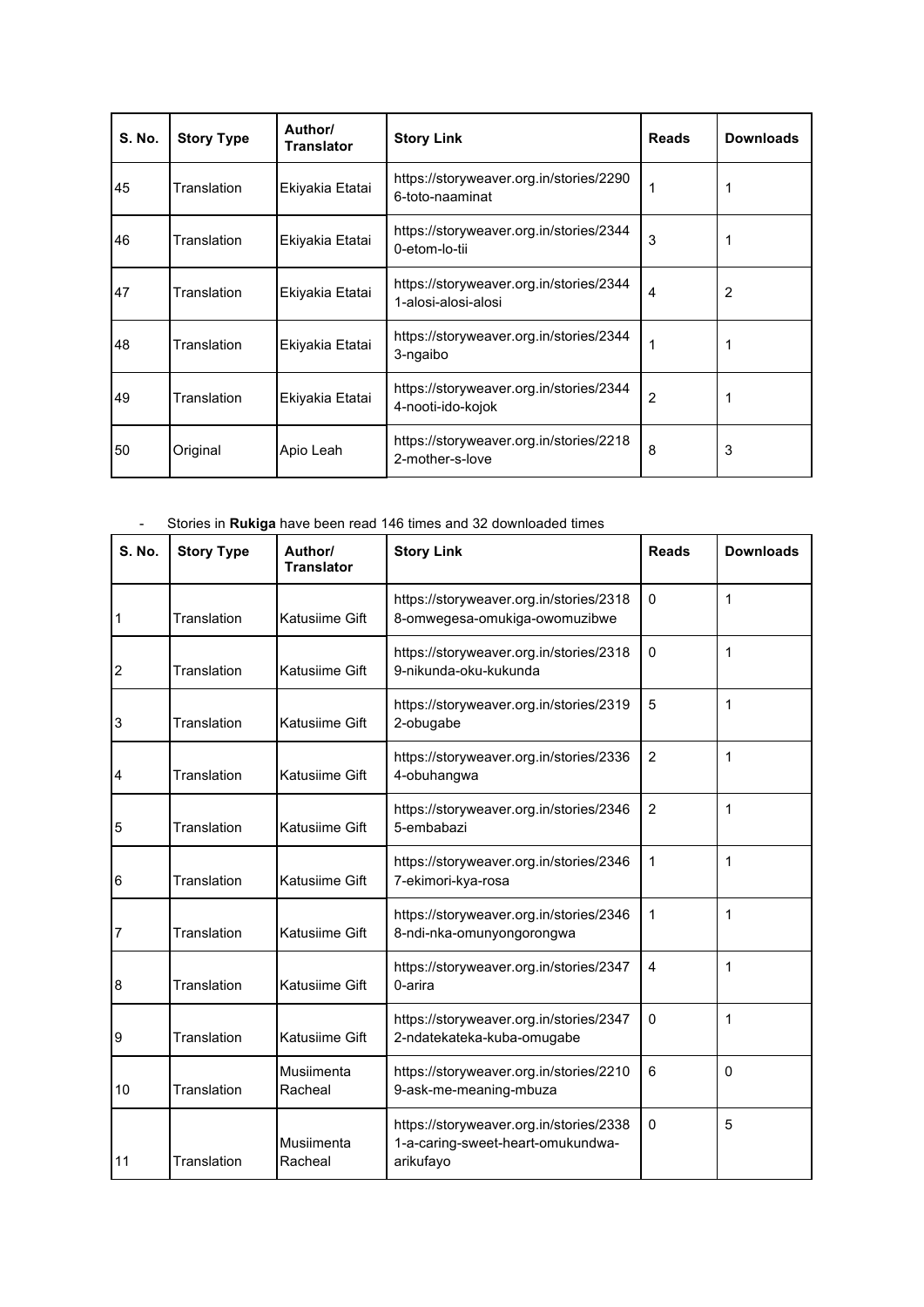| <b>S. No.</b> | <b>Story Type</b> | Author/<br><b>Translator</b>        | <b>Story Link</b>                                                          | <b>Reads</b>   | <b>Downloads</b> |
|---------------|-------------------|-------------------------------------|----------------------------------------------------------------------------|----------------|------------------|
| 12            | Translation       | Mwine Samuel                        | https://storyweaver.org.in/stories/2368<br>5-omugano-nigumba-ahanjura      | $\overline{2}$ | 1                |
| 13            | Translation       | <b>Mwine Samuel</b>                 | https://storyweaver.org.in/stories/2369<br>2-ensi-eji                      | 1              | 1                |
| 14            | Translation       | <b>Mwine Samuel</b>                 | https://storyweaver.org.in/stories/2369<br>4-nintura-nyenka                | 1              | 1                |
| 15            | Translation       | <b>Mwine Samuel</b>                 | https://storyweaver.org.in/stories/2369<br>5-nkomuto                       | 3              | 1                |
| 16            | Translation       | <b>Mwine Samuel</b>                 | https://storyweaver.org.in/stories/2369<br>7-tukatemba-emishozi            | 25             | 1                |
| 17            | Translation       | Mwine Samuel                        | https://storyweaver.org.in/stories/2375<br>2-ensya-yangye                  | 3              | 1                |
| 18            | Translation       | <b>Mwine Samuel</b>                 | https://storyweaver.org.in/stories/2375<br>9-omugano-nigugamba-ahari-panda | 1              | 1                |
| 19            | Translation       | <b>Mwine Samuel</b>                 | https://storyweaver.org.in/stories/2389<br>6-nkomuto                       | $\overline{2}$ | 0                |
| 20            | Original          | Musiimenta<br>Racheal               | https://storyweaver.org.in/stories/2238<br>0-love-is-blind                 | 10             | 1                |
| 21            | Original          | Musiimenta<br>Racheal               | https://storyweaver.org.in/stories/2238<br>3-the-beloved-mother            | $\overline{7}$ | 1                |
| 22            | Original          | Musiimenta<br>Racheal               | https://storyweaver.org.in/stories/2238<br>7-a-disguised-white             | 27             | 0                |
| 23            | Original          | Musiimenta<br>Racheal               | https://storyweaver.org.in/stories/2241<br>5-i-feel-much-precious          | 11             | $\overline{2}$   |
| 24            | <b>Original</b>   | <b>Musiimenta</b><br><b>Racheal</b> | https://storyweaver.org.in/stories/2<br>2429-western-uganda                | 21             |                  |
| 25            | Original          | Musiimenta<br>Racheal               | https://storyweaver.org.in/stories/2248<br>1-a-favourite-lecturer          | 10             | $\overline{4}$   |
| 26            | Original          | Musiimenta<br>Racheal               | https://storyweaver.org.in/stories/2335<br>9-a-proud-racheal               | $\mathbf{1}$   | 2                |

# - Stories in **Yoruba** have been read 29 times and downloaded 15 times

| <b>S. No.</b> | <b>Story Type</b> | Author/<br>Translator  | <b>Story Link</b>                                                  | <b>Reads</b> | <b>Downloads</b> |
|---------------|-------------------|------------------------|--------------------------------------------------------------------|--------------|------------------|
|               | Translation       | Inawole Rhoda<br>Faith | https://storyweaver.org.in/stories/2351<br>2-nkan-arewa-kekere-kan |              | 3                |
| 2             | Translation       | Inawole Rhoda<br>Faith | https://storyweaver.org.in/stories/2351<br>7-itan-aye              | 2            | 2                |
| 3             | Translation       | Inawole Rhoda          | https://storyweaver.org.in/stories/2352                            | -3           |                  |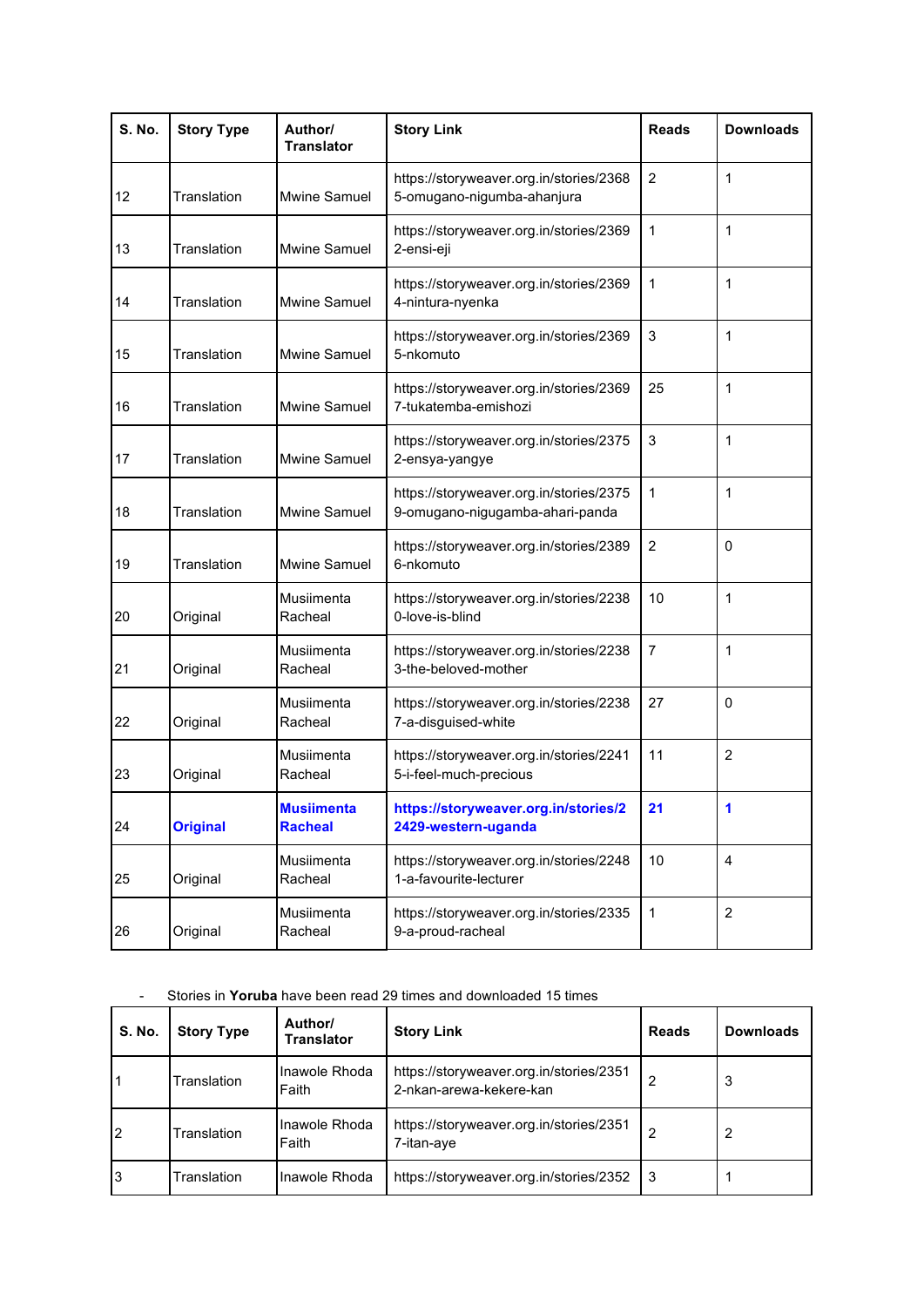| <b>S. No.</b> | <b>Story Type</b> | Author/<br><b>Translator</b>         | <b>Story Link</b>                                            | <b>Reads</b>   | <b>Downloads</b> |
|---------------|-------------------|--------------------------------------|--------------------------------------------------------------|----------------|------------------|
|               |                   | Faith                                | 0-rerin-ninu-igba-ishoro                                     |                |                  |
| 4             | Translation       | Inawole Rhoda<br>Faith               | https://storyweaver.org.in/stories/2352<br>2-ife-baba        | 1              |                  |
| 5             | Translation       | Inawole Rhoda<br>Faith               | https://storyweaver.org.in/stories/2352<br>7-irubo-iya       |                |                  |
| 6             | Translation       | Inawole Rhoda<br>Faith               | https://storyweaver.org.in/stories/2352<br>9-ewa-omoge       | 3              |                  |
|               | Translation       | Inawole Rhoda<br>Faith               | https://storyweaver.org.in/stories/2353<br>1-ife-awon-ore-wa | 4              |                  |
| 8             | Translation       | Inawole Rhoda<br>Faith               | https://storyweaver.org.in/stories/2353<br>4-itunmo-ominira  | $\overline{2}$ | 3                |
| 9             | <b>Original</b>   | <b>Inawole Rhoda</b><br><b>Faith</b> | https://storyweaver.org.in/stories/2<br><b>2232-love</b>     | 11             | $\mathbf 2$      |

- Stories in **English** have been read 1423 times and downloaded 338 times

| <b>S. No.</b> | <b>Story Type</b> | Author/<br><b>Translator</b> | <b>Story Link</b>                                                       | <b>Reads</b> | <b>Downloads</b> |
|---------------|-------------------|------------------------------|-------------------------------------------------------------------------|--------------|------------------|
|               | Original          | Juliet Zawedde<br>N          | https://storyweaver.org.in/stories/2301<br>2-colours                    | 10           | 3                |
| 2             | Original          | Juliet Zawedde<br>N          | https://storyweaver.org.in/stories/2303<br>6-humps-in-the-road          | 23           | $\overline{4}$   |
| 3             | <b>Original</b>   | <b>Juliet Zawedde</b><br>N   | https://storyweaver.org.in/stories/2<br>3176-our-math-teacher           | 41           | 7                |
| 4             | Original          | Juliet Zawedde<br>N          | https://storyweaver.org.in/stories/2332<br>6-a-hole-in-my-tooth         | 13           | 5                |
| 5             | Original          | Juliet Zawedde<br>N          | https://storyweaver.org.in/stories/2337<br>0-daddy-s-tight-ty           | 18           | 3                |
| 6             | Original          | Juliet Zawedde<br>N          | https://storyweaver.org.in/stories/2357<br>9-the-crumbled-egg           | 14           | 7                |
|               | Original          | Wambi<br>Cornelius           | https://storyweaver.org.in/stories/2280<br>5-upe-the-cheetah            | 12           | 1                |
| 8             | Original          | Acaro Ruth                   | https://storyweaver.org.in/stories/2218<br>0-beloved-mother             | 25           | 3                |
| 9             | Original          | Acaro Ruth                   | https://storyweaver.org.in/stories/2294<br>6-the-heartbeat              | 5            | 4                |
| 10            | Original          | Acaro Ruth                   | https://storyweaver.org.in/stories/2301<br>3-beauty-of-a-blessed-flower | 9            | 2                |
| 11            | Original          | Acaro Ruth                   | https://storyweaver.org.in/stories/2330<br>5-pride-of-teso              | 7            | 1                |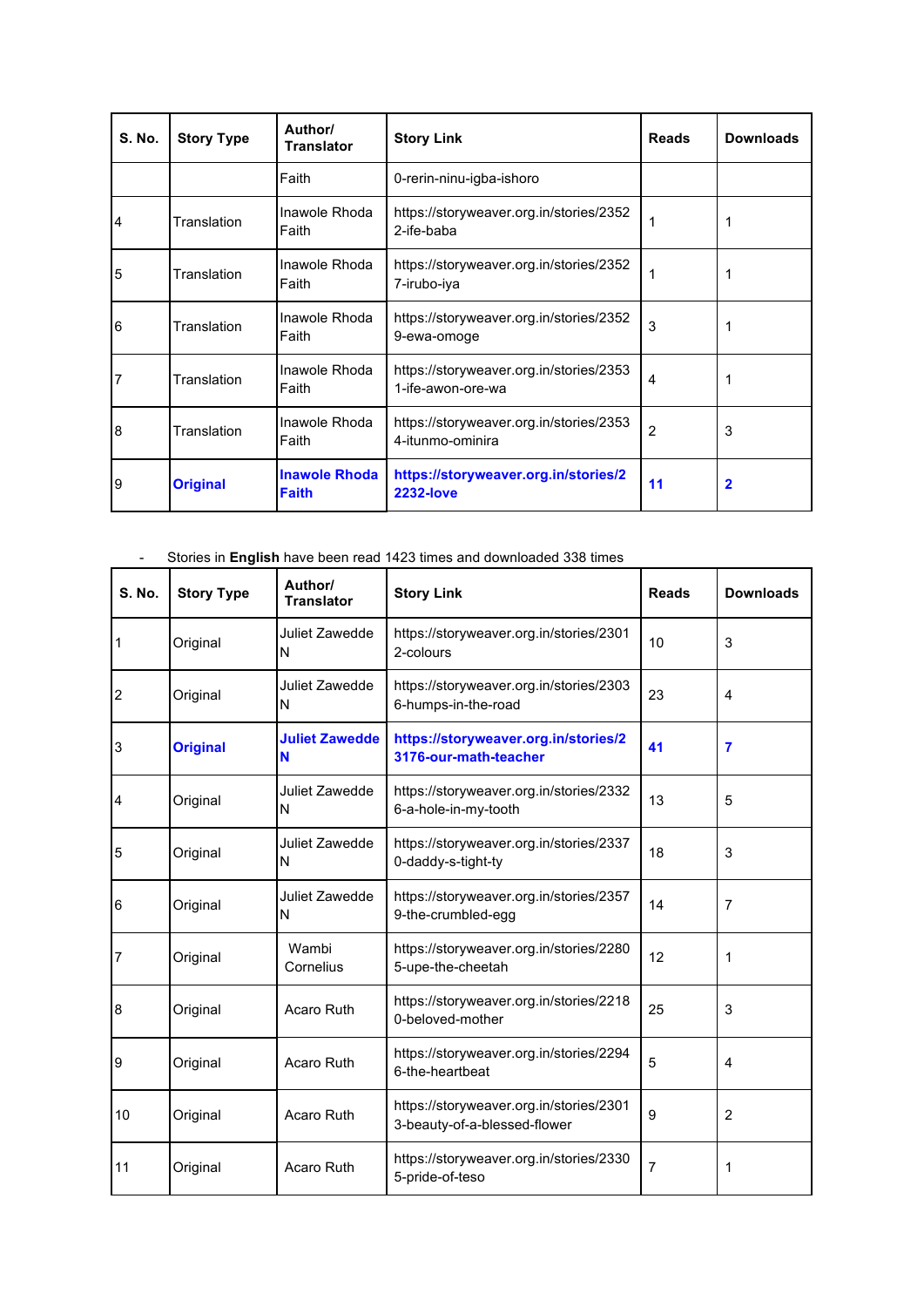| <b>S. No.</b> | <b>Story Type</b> | Author/<br><b>Translator</b> | <b>Story Link</b>                                                         | <b>Reads</b>   | <b>Downloads</b> |
|---------------|-------------------|------------------------------|---------------------------------------------------------------------------|----------------|------------------|
| 12            | Original          | Acaro Ruth                   | https://storyweaver.org.in/stories/2332<br>9-daddy                        | 5              | $\overline{2}$   |
| 13            | Original          | Acaro Ruth                   | https://storyweaver.org.in/stories/2353<br>5-monkey-friend                | 11             | 1                |
| 14            | Original          | Acaro Ruth                   | https://storyweaver.org.in/stories/2355<br>2-friendship                   | 27             | 4                |
| 15            | Original          | Acaro Ruth                   | https://storyweaver.org.in/stories/2361<br>4-homeless-child               | 11             | $\overline{2}$   |
| 16            | Original          | Adio Jacinta                 | https://storyweaver.org.in/stories/2202<br>2-horrible-being               | 11             | $\overline{2}$   |
| 17            | Original          | Adio Jacinta                 | https://storyweaver.org.in/stories/2206<br>9-the-tipotap                  | 14             | 3                |
| 18            | Original          | Adio Jacinta                 | https://storyweaver.org.in/stories/2314<br>4-a-mother                     | $\overline{7}$ | 1                |
| 19            | Original          | Adio Jacinta                 | https://storyweaver.org.in/stories/2314<br>6-i-shall-love-my-black-beauty | $\overline{7}$ | 1                |
| 20            | Original          | Adio Jacinta                 | https://storyweaver.org.in/stories/2323<br>1-little-star                  | 12             | 0                |
| 21            | Original          | Adio Jacinta                 | https://storyweaver.org.in/stories/2323<br>2-my-pet                       | 9              | 1                |
| 22            | Original          | Adio Jacinta                 | https://storyweaver.org.in/stories/2323<br>4-jane                         | 6              | 0                |
| 23            | Original          | Adio Jacinta                 | https://storyweaver.org.in/stories/2323<br>8-the-peahen                   | 20             | 0                |
| 24            | Original          | Adio Jacinta                 | https://storyweaver.org.in/stories/2324<br>1-gone                         | $\overline{2}$ | 5                |
| 25            | Original          | Agwang Martha                | https://storyweaver.org.in/stories/2304<br>7-a-small-nice-sweet           | 11             | $\overline{c}$   |
| 26            | Original          | Agwang Martha                | https://storyweaver.org.in/stories/2329<br>9-mama                         | 8              | 3                |
| 27            | Original          | Agwang Martha                | https://storyweaver.org.in/stories/2330<br>9-a-helping-hand               | 20             | 3                |
| 28            | Original          | Agwang Martha                | https://storyweaver.org.in/stories/2336<br>2-an-outstanding-gift          | 9              | 3                |
| 29            | Original          | Agwang Martha                | https://storyweaver.org.in/stories/2348<br>2-you-fit-in-every-time        | 9              | 5                |
| 30            | Original          | Apio Leah                    | https://storyweaver.org.in/stories/2216<br>7-molly-the-happy-orphan       | 21             | $\overline{7}$   |
| 31            | Original          | Apio Leah                    | https://storyweaver.org.in/stories/2220                                   | 30             | 5                |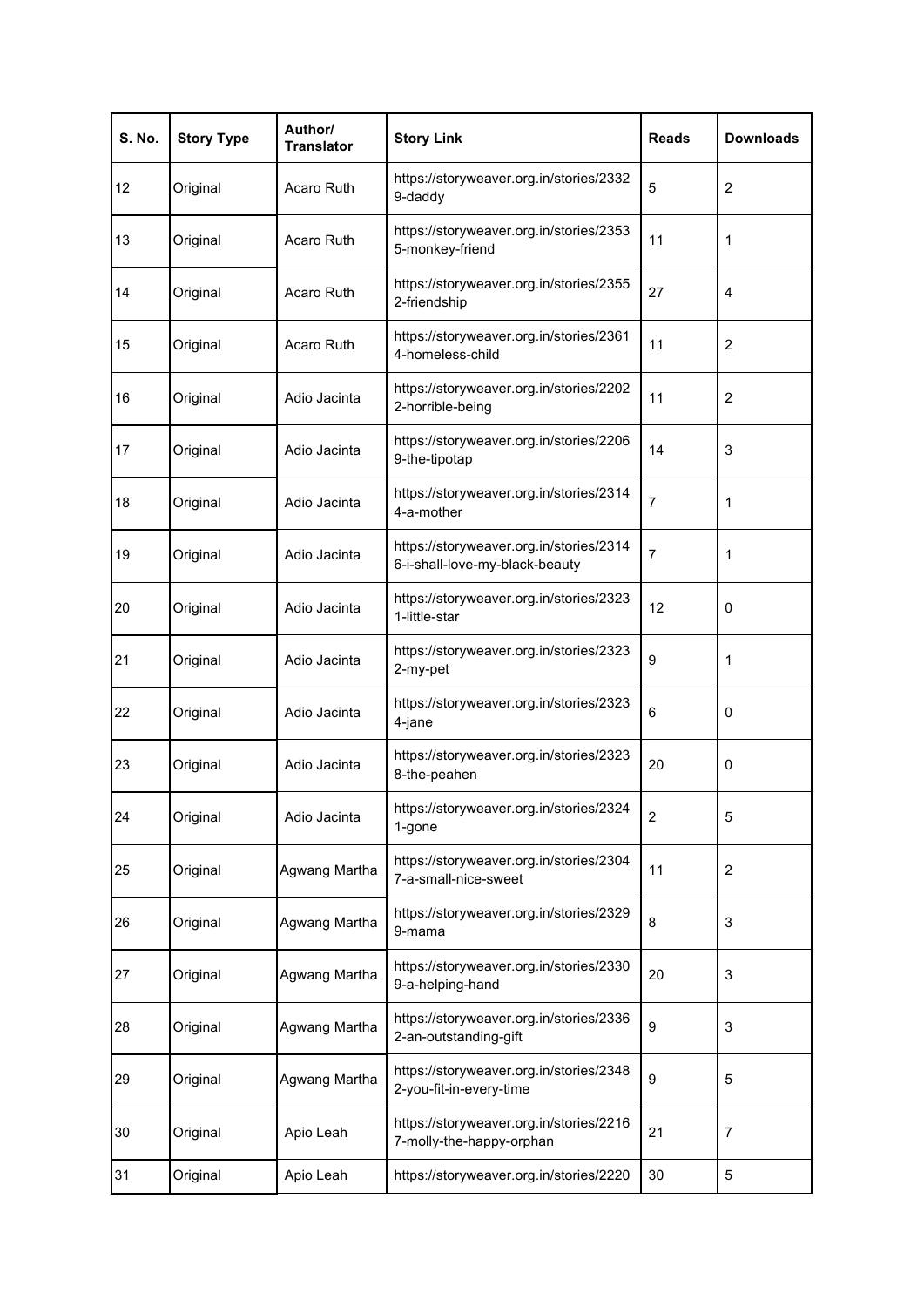| <b>S. No.</b> | <b>Story Type</b> | Author/<br><b>Translator</b> | <b>Story Link</b>                                                      | <b>Reads</b>   | <b>Downloads</b> |
|---------------|-------------------|------------------------------|------------------------------------------------------------------------|----------------|------------------|
|               |                   |                              | 2-sweet-bird                                                           |                |                  |
| 32            | Original          | Apio Leah                    | https://storyweaver.org.in/stories/2330<br>4-inside-the-forest         | 8              | 4                |
| 33            | Original          | Apio Leah                    | https://storyweaver.org.in/stories/2334<br>9-in-my-father-s-home       | 6              | 1                |
| 34            | Original          | Apio Leah                    | https://storyweaver.org.in/stories/2349<br>6-lost-grandmother          | 11             | $\overline{c}$   |
| 35            | Original          | Apio Leah                    | https://storyweaver.org.in/stories/2354<br>0-wise-cat                  | $\overline{4}$ | 1                |
| 36            | Original          | Asio Joan                    | https://storyweaver.org.in/stories/2290<br>5-mother                    | 6              | $\overline{2}$   |
| 37            | Original          | Asio Joan                    | https://storyweaver.org.in/stories/2300<br>8-sleep-and-glow            | 3              | $\overline{2}$   |
| 38            | Original          | Asio Joan                    | https://storyweaver.org.in/stories/2333<br>8-lazy-child                | 11             | 3                |
| 39            | Original          | Asio Joan                    | https://storyweaver.org.in/stories/2336<br>1-friends                   | 11             | 6                |
| 40            | Original          | Asio Joan                    | https://storyweaver.org.in/stories/2345<br>5-the-sun                   | 18             | 3                |
| 41            | Original          | Asio Joan                    | https://storyweaver.org.in/stories/2346<br>3-sweet-bananas             | 2              | $\overline{c}$   |
| 42            | Original          | Asio Joan                    | https://storyweaver.org.in/stories/2346<br>9-my-child-asio             | 5              | $\overline{2}$   |
| 43            | Original          | Asio Joan                    | https://storyweaver.org.in/stories/2347<br>7-pretty-little-eye         | 16             | 1                |
| 44            | Original          | Asio Joan                    | https://storyweaver.org.in/stories/2349<br>8-hunger                    | 4              | 1                |
| 45            | Original          | Cornelius<br>Wambi Gulere    | https://storyweaver.org.in/stories/2242<br>4-healthy-eating-is-healthy | 33             | 3                |
| 46            | Original          | Cornelius<br>Wambi Gulere    | https://storyweaver.org.in/stories/2247<br>5-it-is-my-turn             | 18             | 3                |
| 47            | Original          | Ekiyakia Etatai              | https://storyweaver.org.in/stories/2217<br>6-mum                       | 18             | 2                |
| 48            | Original          | Ekiyakia Etatai              | https://storyweaver.org.in/stories/2223<br>6-jump-and-jump             | $\overline{7}$ | 3                |
| 49            | Original          | Ekiyakia Etatai              | https://storyweaver.org.in/stories/2237<br>9-walk-walk-walk            | 12             | $\overline{c}$   |
| 50            | Original          | Ekiyakia Etatai              | https://storyweaver.org.in/stories/2243<br>1-who                       | 9              | 3                |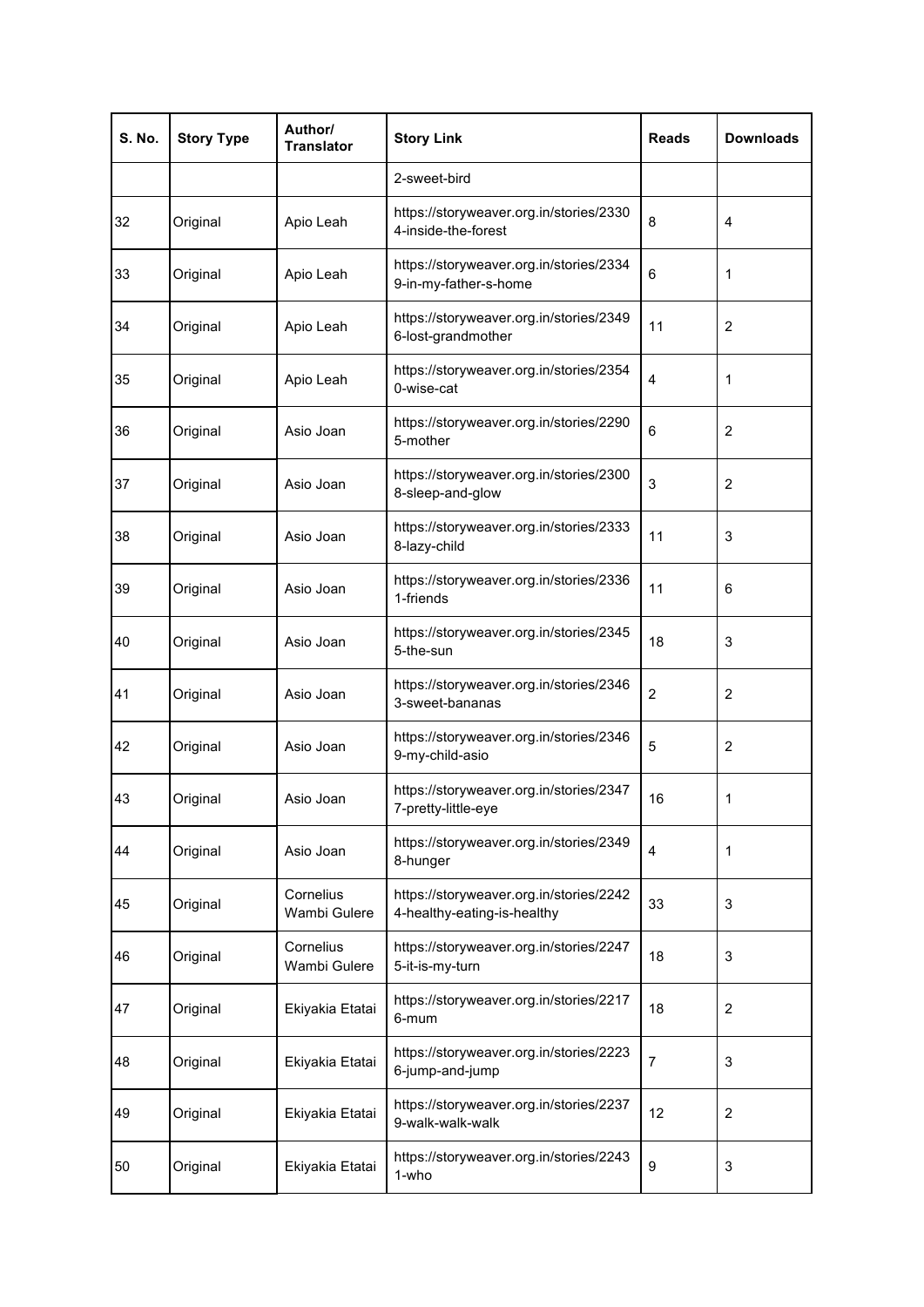| <b>S. No.</b> | <b>Story Type</b> | Author/<br><b>Translator</b> | <b>Story Link</b>                                                          | <b>Reads</b> | <b>Downloads</b> |
|---------------|-------------------|------------------------------|----------------------------------------------------------------------------|--------------|------------------|
| 51            | Original          | Ekiyakia Etatai              | https://storyweaver.org.in/stories/2276<br>2-we-are                        | 3            | $\overline{2}$   |
| 52            | Original          | Ekiyakia Etatai              | https://storyweaver.org.in/stories/2286<br>7-good-baby                     | 8            | $\overline{2}$   |
| 53            | Original          | Ekiyakia Etatai              | https://storyweaver.org.in/stories/2287<br>4-beautiful                     | 15           | 1                |
| 54            | Original          | Ekiyakia Etatai              | https://storyweaver.org.in/stories/2341<br>7-big-and-nice                  | 6            | $\overline{c}$   |
| 55            | Original          | Ekiyakia Etatai              | https://storyweaver.org.in/stories/2342<br>6-big-big-elephant              | 13           | $\overline{2}$   |
| 56            | Original          | Inawole Rhoda<br>Faith       | https://storyweaver.org.in/stories/2329<br>3-independence                  | 20           | $\overline{2}$   |
| 57            | Original          | Inawole Rhoda<br>Faith       | https://storyweaver.org.in/stories/2329<br>7-friends                       | 6            | 1                |
| 58            | Original          | Inawole Rhoda<br>Faith       | https://storyweaver.org.in/stories/2332<br>1-beauty                        | 12           | 5                |
| 59            | Original          | Inawole Rhoda<br>Faith       | https://storyweaver.org.in/stories/2342<br>2-mum                           | 6            | 2                |
| 60            | Original          | Inawole Rhoda<br>Faith       | https://storyweaver.org.in/stories/2345<br>3-daddy                         | 6            | 1                |
| 61            | Original          | Inawole Rhoda<br>Faith       | https://storyweaver.org.in/stories/2345<br>6-smile                         | 9            | 1                |
| 62            | Original          | Inawole Rhoda<br>Faith       | https://storyweaver.org.in/stories/2345<br>9-life                          | 29           | 5                |
| 63            | Original          | Faith                        | Inawole Rhoda   https://storyweaver.org.in/stories/2346<br>2-what-i-m-i    | 7            | $\overline{c}$   |
| 64            | Original          | Katusiime Gift               | https://storyweaver.org.in/stories/2200<br>7-i-plan-to-become-a-king       | 17           | 5                |
| 65            | Original          | Katusiime Gift               | https://storyweaver.org.in/stories/2204<br>2-he-cries                      | 18           | 1                |
| 66            | Original          | Katusiime Gift               | https://storyweaver.org.in/stories/2238<br>9-love-to-love-you              | 17           | 1                |
| 67            | Original          | Katusiime Gift               | https://storyweaver.org.in/stories/2239<br>1-i-am-like-a-worm              | 19           | $\overline{c}$   |
| 68            | Original          | Katusiime Gift               | https://storyweaver.org.in/stories/2239<br>7-the-passionate-mukiga-teacher | 17           | 6                |
| 69            | Original          | Katusiime Gift               | https://storyweaver.org.in/stories/2290<br>4-independence                  | 6            | $\overline{7}$   |
| 70            | Original          | Katusiime Gift               | https://storyweaver.org.in/stories/2331                                    | 10           | 6                |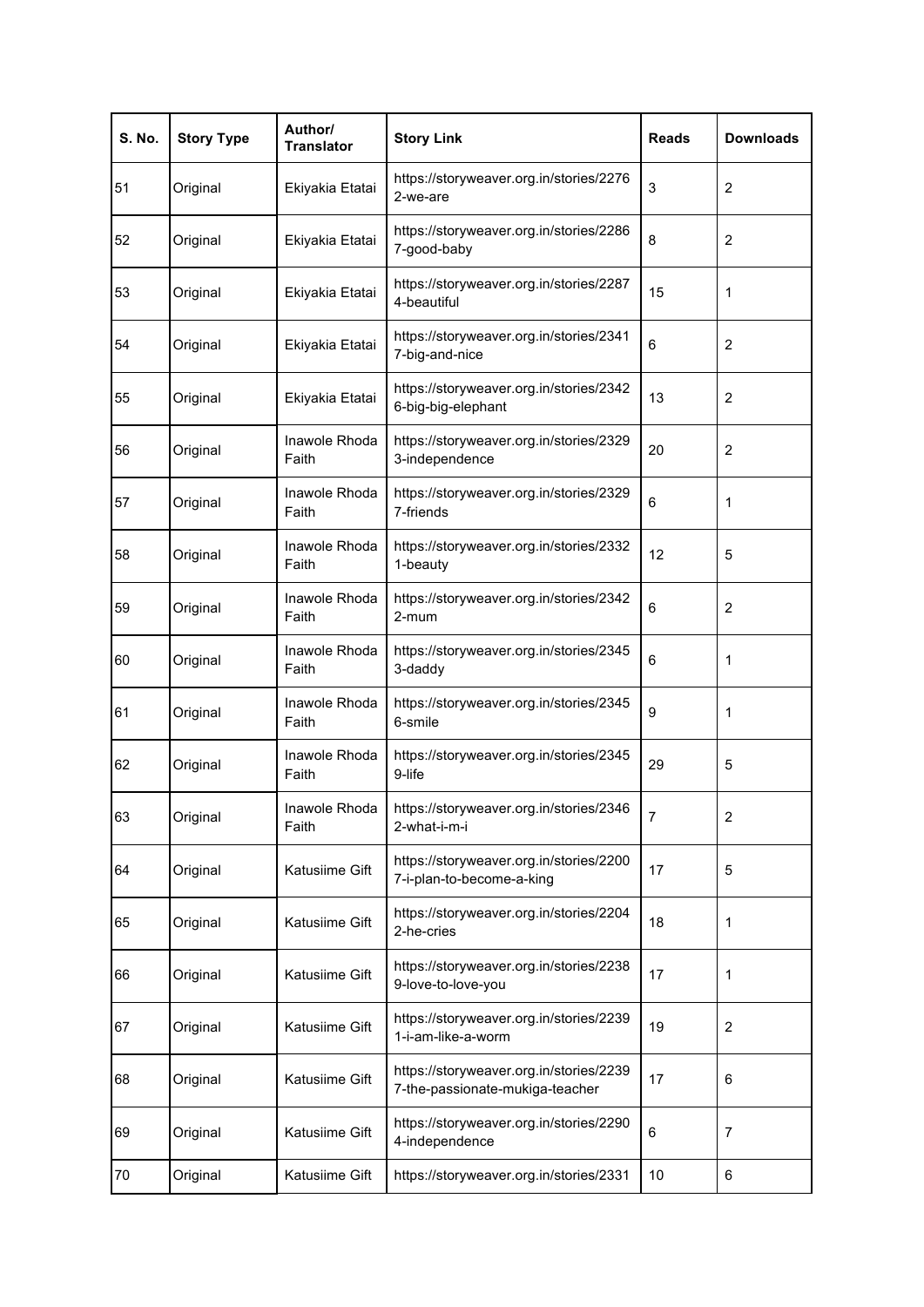| <b>S. No.</b> | <b>Story Type</b> | Author/<br><b>Translator</b> | <b>Story Link</b>                                                   | <b>Reads</b>   | <b>Downloads</b> |
|---------------|-------------------|------------------------------|---------------------------------------------------------------------|----------------|------------------|
|               |                   |                              | 2-rose-flower                                                       |                |                  |
| 71            | Original          | Katusiime Gift               | https://storyweaver.org.in/stories/2335<br>1-grace                  | 4              | 3                |
| 72            | Original          | Katusiime Gift               | https://storyweaver.org.in/stories/2335<br>3-nature                 | 9              | 2                |
| 73            | <b>Original</b>   | <b>MusiimentaR</b><br>acheal | https://storyweaver.org.in/stories/2<br><b>2020-ask-me</b>          | 40             | 3                |
| 74            | Original          | MusiimentaRa<br>cheal        | https://storyweaver.org.in/stories/2211<br>0-the-beloved-mother     | 24             | 1                |
| 75            | Original          | MusiimentaRa<br>cheal        | https://storyweaver.org.in/stories/2241<br>3-i-feel-much-precious   | 26             | 1                |
| 76            | Original          | MusiimentaRa<br>cheal        | https://storyweaver.org.in/stories/2247<br>9-a-favourite-lecturer   | 13             | 0                |
| 77            | Original          | MusiimentaRa<br>cheal        | https://storyweaver.org.in/stories/2290<br>9-a-proud-racheal        | 17             | $\overline{2}$   |
| 78            | Original          | MusiimentaRa<br>cheal        | https://storyweaver.org.in/stories/2336<br>6-caring-sweet-heart     | 8              | 1                |
| 79            | Original          | Mwine Samuel                 | https://storyweaver.org.in/stories/2223<br>5-as-a-child             | 13             | $\overline{c}$   |
| 80            | Original          | Mwine Samuel                 | https://storyweaver.org.in/stories/2238<br>1-my-beloved-spear       | 4              | 5                |
| 81            | Original          | Mwine Samuel                 | https://storyweaver.org.in/stories/2245<br>3-i-leave-alone          | 4              | $\overline{2}$   |
| 82            | Original          | Mwine Samuel                 | https://storyweaver.org.in/stories/2286<br>8-my-confession          | $\overline{7}$ | 3                |
| 83            | Original          | Mwine Samuel                 | https://storyweaver.org.in/stories/2331<br>8-my-tomorrow            | 12             | 1                |
| 84            | Original          | Mwine Samuel                 | https://storyweaver.org.in/stories/2341<br>5-we-went-hiking         | 15             | $\overline{c}$   |
| 85            | Original          | Mwine Samuel                 | https://storyweaver.org.in/stories/2350<br>5-panda-the-tall-man     | $\overline{7}$ | 1                |
| 86            | Original          | Mwine Samuel                 | https://storyweaver.org.in/stories/2351<br>0-alibaaba               | $\overline{2}$ | 2                |
| 87            | Original          | Mwine Samuel                 | https://storyweaver.org.in/stories/2354<br>3-this-world             | $\overline{2}$ | 1                |
| 89            | Original          | Mwine Samuel                 | https://storyweaver.org.in/stories/2368<br>1-rain                   | 6              | 5                |
| 90            | Original          | Nabbumba<br>Daisy            | https://storyweaver.org.in/stories/2246<br>4-what-solves-everything | 31             | $\overline{2}$   |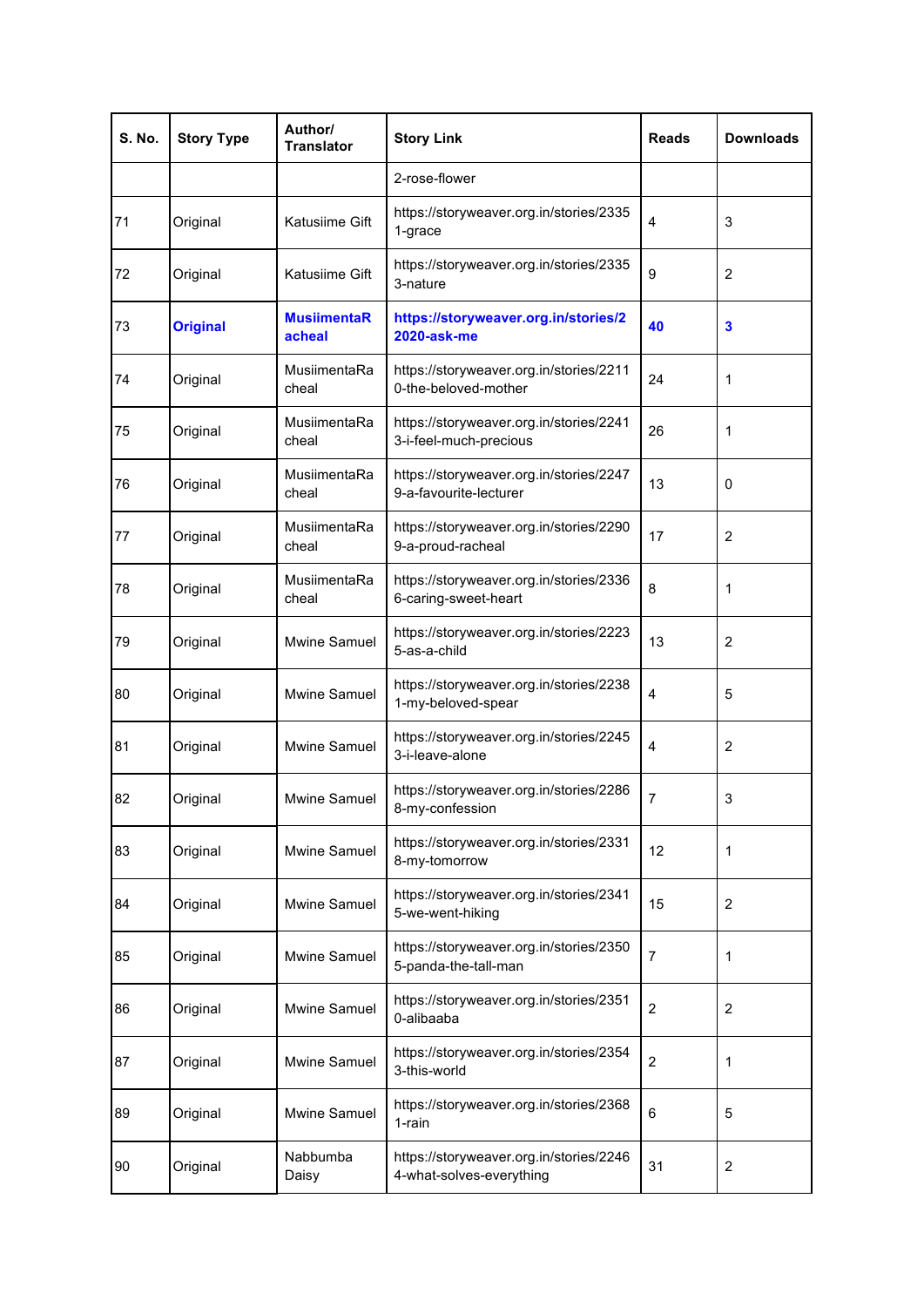| <b>S. No.</b> | <b>Story Type</b> | Author/<br><b>Translator</b> | <b>Story Link</b>                                                    | <b>Reads</b>    | <b>Downloads</b>        |
|---------------|-------------------|------------------------------|----------------------------------------------------------------------|-----------------|-------------------------|
| 91            | Original          | Nabbumba<br>Daisy            | https://storyweaver.org.in/stories/2302<br>9-i-am-becoming-my-father | 11              | 1                       |
| 92            | Original          | Nabbumba<br>Daisy            | https://storyweaver.org.in/stories/2303<br>4-my-friend               | 6               | 1                       |
| 93            | Original          | Nabbumba<br>Daisy            | https://storyweaver.org.in/stories/2305<br>1-the-rich-man            | 14              | 1                       |
| 94            | Original          | Nabbumba<br>Daisy            | https://storyweaver.org.in/stories/2322<br>8-who-daisy-is            | 9               | 1                       |
| 95            | Original          | Nabbumba<br>Daisy            | https://storyweaver.org.in/stories/2325<br>1-the-power-of-a-job      | $\overline{4}$  | 1                       |
| 96            | Original          | Nabbumba<br>Daisy            | https://storyweaver.org.in/stories/2325<br>6-my-best-teacher         | 10              | $\overline{2}$          |
| 97            | Original          | Namuwonge<br>Irene           | https://storyweaver.org.in/stories/2202<br>8-taxi                    | 20              | 8                       |
| 98            | Original          | Namuwonge<br>Irene           | https://storyweaver.org.in/stories/2283<br>9-tip-tip-tap-tap         | $\overline{4}$  | 1                       |
| 99            | Original          | Namuwonge<br>Irene           | https://storyweaver.org.in/stories/2290<br>3-heart                   | 5               | $\overline{2}$          |
| 100           | Original          | Namuwonge<br>Irene           | https://storyweaver.org.in/stories/2348<br>4-bounce-the-ball         | 2               | 1                       |
| 101           | Original          | Namuwonge<br>Irene           | https://storyweaver.org.in/stories/2348<br>8-mr-cat                  | 8               | 1                       |
| 102           | Original          | Namuwonge<br>Irene           | https://storyweaver.org.in/stories/2354<br>7-my-motoka               | 3               | 1                       |
| 103           | Original          | Namuwonge<br>Irene           | https://storyweaver.org.in/stories/2355<br>5-mother-duckling         | $6\phantom{1}6$ | $\overline{\mathbf{c}}$ |
| 104           | Original          | Namuwonge<br>Irene           | https://storyweaver.org.in/stories/2356<br>0-irene-the-naughty-girl  | 10              | 1                       |
| 105           | Original          | Namuwonge<br>Irene           | https://storyweaver.org.in/stories/2356<br>4-flying-bus              | 10              | $\overline{c}$          |
| 106           | Original          | Namuwonge<br>Irene           | https://storyweaver.org.in/stories/2359<br>0-join-together           | 21              | 2                       |
| 107           | Original          | Taremwa Sylivia              | https://storyweaver.org.in/stories/2239<br>9-the-rare-egg            | 20              | $\overline{4}$          |
| 108           | Original          | Taremwa Sylivia              | https://storyweaver.org.in/stories/2336<br>3-a-mother-s-love         | 6               | $\overline{c}$          |
| 109           | Original          | Taremwa Sylivia              | https://storyweaver.org.in/stories/2338<br>2-the-book                | 6               | 3                       |
| 110           | Original          | Taremwa Sylivia              | https://storyweaver.org.in/stories/2343                              | $\overline{c}$  | 4                       |